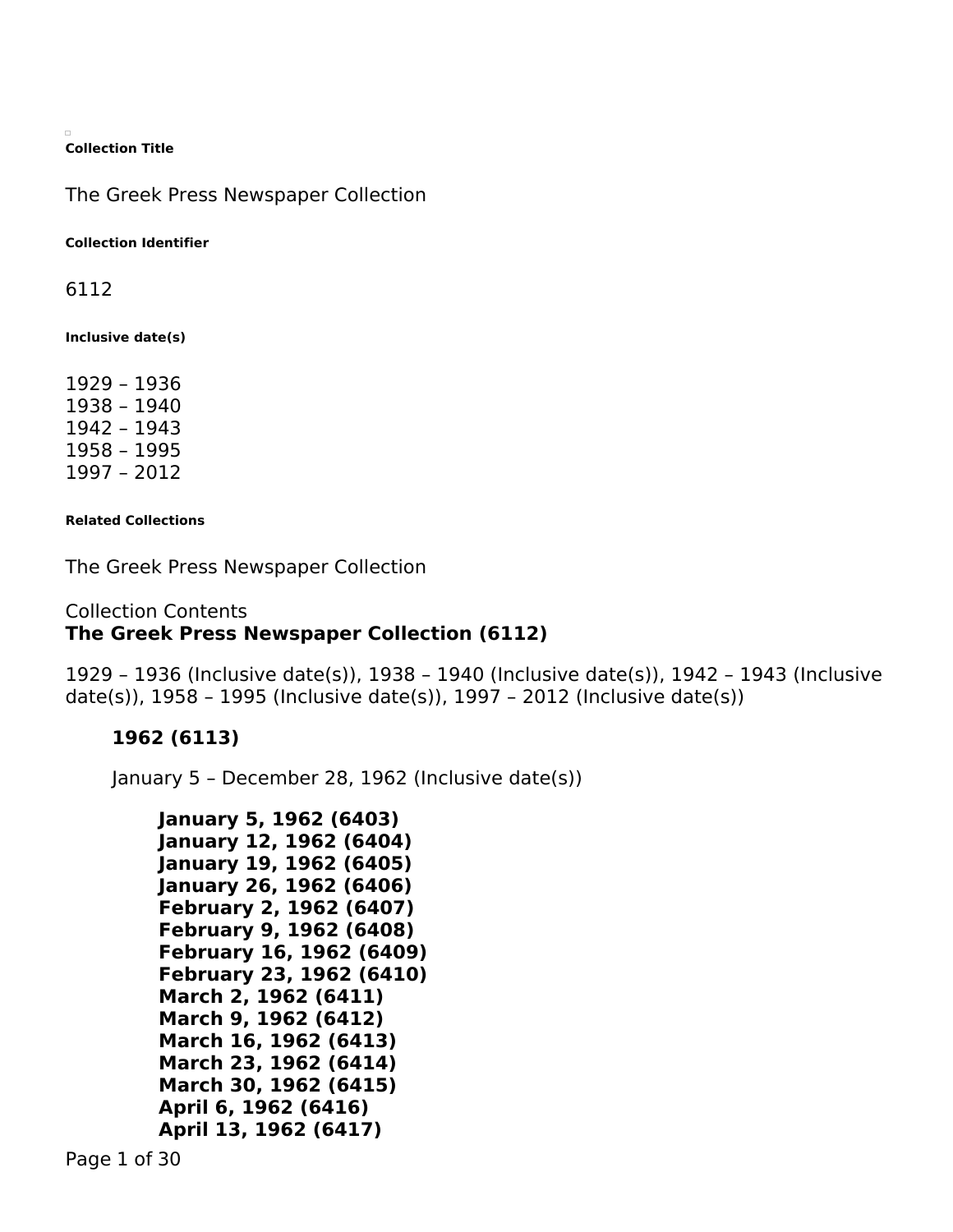```
April 20, 1962 (6418)
    April 27, 1962 (6419)
    May 4, 1962 (6420)
    May 11, 1962 (6421)
    May 18, 1962 (6422)
    May 25, 1962 (6423)
    June 1, 1962 (6424)
    June 8, 1962 (6425)
    June 15, 1962 (6426)
   June 22, 1962 (6427)
   June 29, 1962 (6428)
    July 6, 1962 (6429)
    July 13, 1962 (6430)
    July 20, 1962 (6431)
    July 27, 1962 (6432)
    August 3, 1962 (6433)
    August 10, 1962 (6434)
    August 21, 1962 (6435)
    August 22, 1962 (6436)
    August 24, 1962 (6437)
    August 31, 1962 (6438)
    September 7, 1962 (6439)
    September 14, 1962 (6440)
    September 21, 1962 (6441)
    September 28, 1962 (6442)
    October 5, 1962 (6443)
    October 12, 1962 (6444)
    October 19, 1962 (6445)
    October 26, 1962 (6446)
    November 2, 1962 (6447)
    November 9, 1962 (6448)
    November 16, 1962 (6449)
    November 23, 1962 (6450)
    November 30, 1962 (6451)
    December 7, 1962 (6452)
    December 14, 1962 (6453)
    December 21, 1962 (6454)
    December 28, 1962 (6455)
1963 (6114)
```
January 4 – December 25, 1963 (Inclusive date(s))

```
January 4, 1963 (6456)
January 11, 1963 (6457)
January 18, 1963 (6458)
```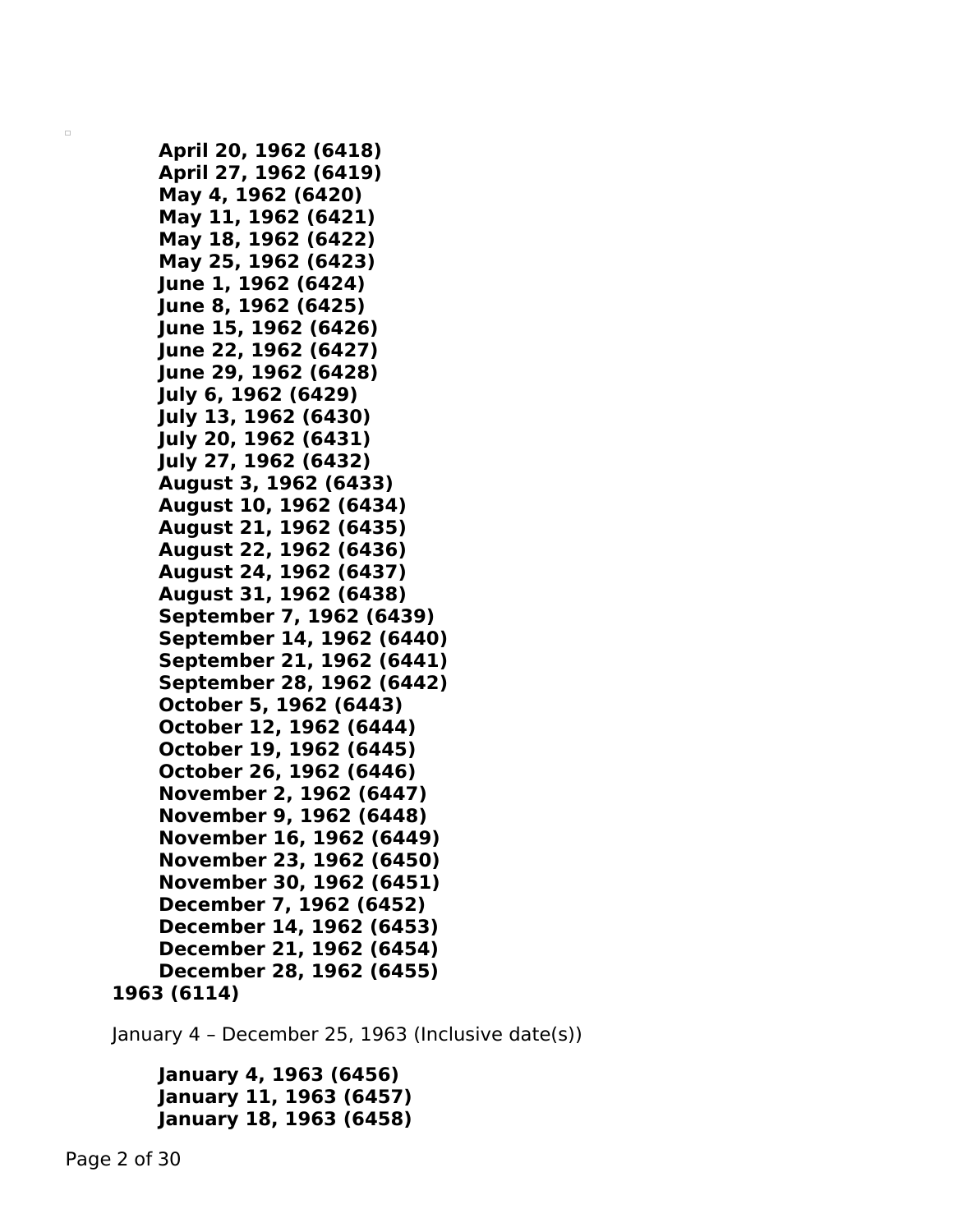**January 25, 1963 (6459) February 1, 1963 (6460) February 8, 1963 (6461) February 15, 1963 (6462) February 22, 1963 (6463) March 1, 1963 (6464) March 8, 1963 (6465) March 15, 1963 (6466) March 22, 1963 (6467) March 29, 1963 (6468) April 5, 1963 (6469) April 12, 1963 (6470) April 19, 1963 (6471) April 26, 1963 (6472) May 1, 1963 (6473) May 8, 1963 (6474) May 15, 1963 (6475) May 22, 1963 (6476) May 29, 1963 (6477) June 5, 1963 (6478) June 12, 1963 (6479) June 19, 1963 (6480) June 26, 1963 (6481) July 3, 1963 (6482) July 10, 1963 (6483) July 17, 1963 (6484) July 24, 1963 (6485) July 31, 1963 (6486) August 7, 1963 (6487) August 14, 1963 (6488) August 21, 1963 (6489) August 28, 1963 (6490) September 4, 1963 (6491) September 11, 1963 (6492) September 18, 1963 (6493) September 25, 1963 (6494) October 2, 1963 (6495) October 9, 1963 (6496) October 16, 1963 (6497) October 23, 1963 (6498) October 30, 1963 (6499) November 6, 1963 (6500) November 13, 1963 (6501) November 20, 1963 (6502) November 27, 1963 (6504)**

Page 3 of 30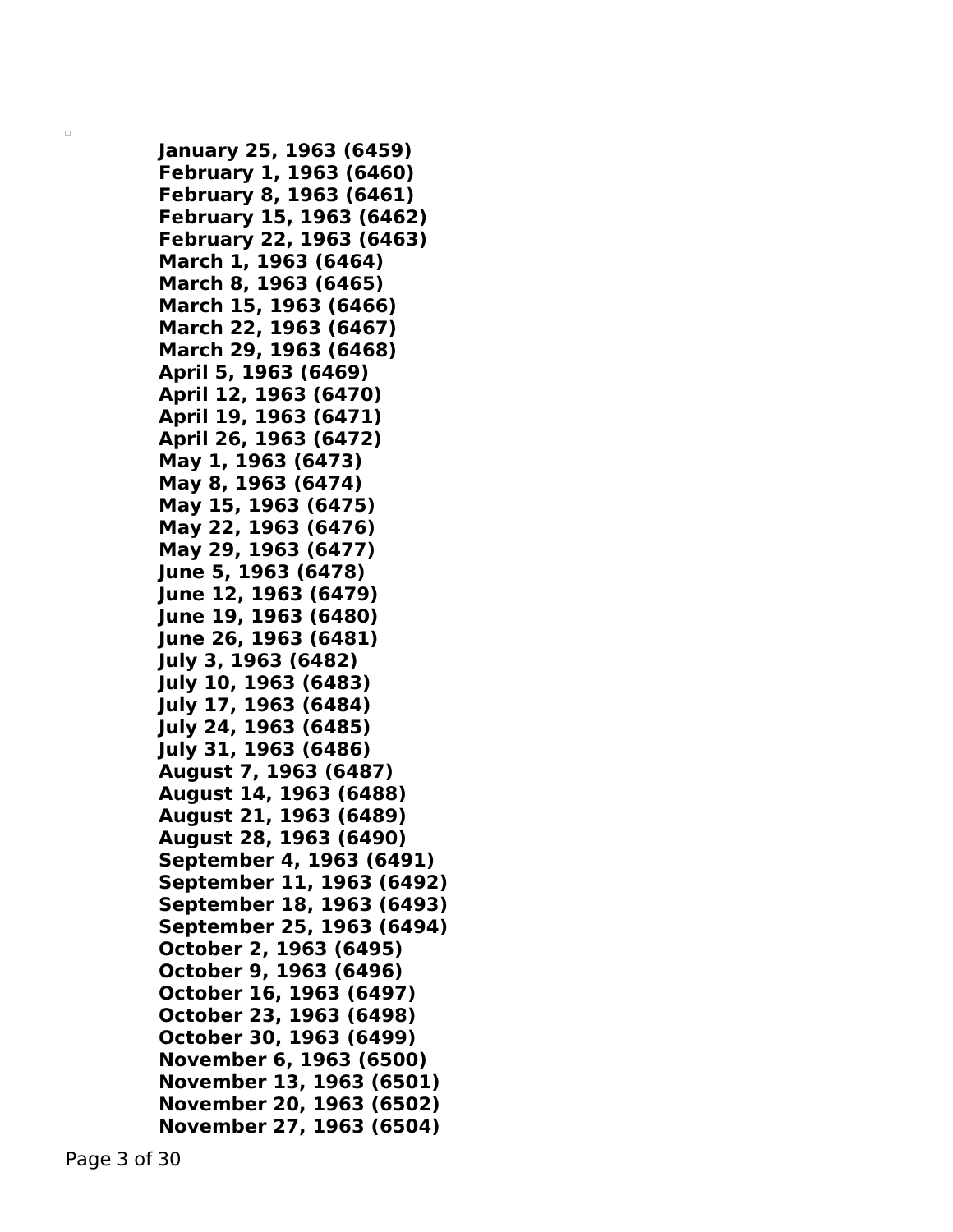```
December 4, 1963 (6505)
    December 11, 1963 (6506)
    December 18, 1963 (6507)
    December 25, 1963 (6508)
1964 (6115)
```
January 1 – December 30, 1964 (Inclusive date(s))

```
January 1, 1964 (6509)
January 8, 1964 (6510)
January 15, 1964 (6511)
January 22, 1964 (6513)
January 29, 1964 (6514)
February 5, 1964 (6515)
February 12, 1964 (6516)
February 19, 1964 (6517)
February 26, 1964 (6518)
March 4, 1964 (6519)
March 11, 1964 (6520)
March 18, 1964 (6521)
March 25, 1964 (6522)
April 1, 1964 (6523)
April 8, 1964 (6524)
April 15, 1964 (6525)
April 22, 1964 (6526)
April 29, 1964 (6527)
May 6, 1964 (6528)
May 13, 1964 (6529)
May 20, 1964 (6530)
May 27, 1964 (6531)
June 3, 1964 (6532)
June 10, 1964 (6533)
June 17, 1964 (6534)
June 24, 1964 (6535)
July 1, 1964 (6536)
July 8, 1964 (6537)
July 15, 1964 (6538)
July 22, 1964 (6539)
July 29, 1964 (6540)
August 5, 1964 (6541)
August 12, 1964 (6542)
August 19, 1964 (6543)
August 26, 1964 (6544)
September 2, 1964 (6545)
September 9, 1964 (6546)
```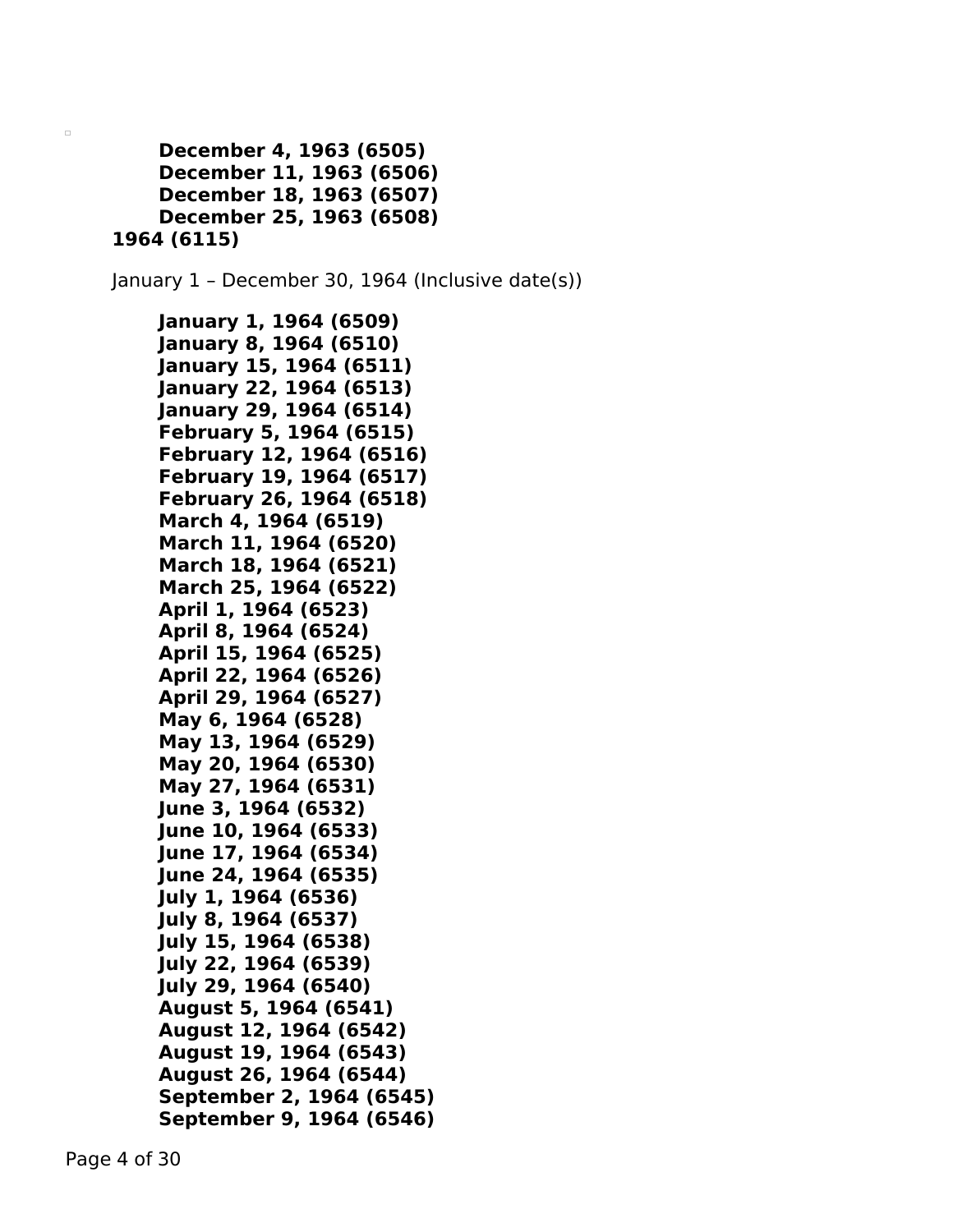```
September 16, 1964 (6547)
    September 23, 1964 (6548)
    September 30, 1964 (6549)
    October 7, 1964 (6550)
    October 14, 1964 (6551)
    October 21, 1964 (6552)
    October 28, 1964 (6553)
    November 4, 1964 (6554)
    November 11, 1964 (6555)
    November 18, 1964 (6556)
    November 25, 1964 (6557)
    December 2, 1964 (6558)
    December 9, 1964 (6559)
    December 16, 1964 (6560)
    December 23, 1964 (6561)
    December 30, 1964 (6562)
1965 (6116)
```
January 6 – December 29, 1965 (Inclusive date(s))

```
January 6, 1965 (6563)
January 13, 1965 (6564)
January 20, 1965 (6565)
January 27, 1965 (6566)
February 3, 1965 (6567)
February 10, 1965 (6568)
February 17, 1965 (6569)
February 24, 1965 (6570)
March 3, 1965 (6571)
March 10, 1965 (6572)
March 24, 1965 (6573)
March 31, 1965 (6574)
April 7, 1965 (6575)
April 14, 1965 (6576)
April 21, 1965 (6577)
April 28, 1965 (6578)
May 5, 1965 (6579)
May 12, 1965 (6580)
May 19, 1965 (6581)
May 26, 1965 (6582)
June 2, 1965 (6583)
June 9, 1965 (6584)
June 16, 1965 (6585)
June 23, 1965 (6586)
June 30, 1965 (6587)
```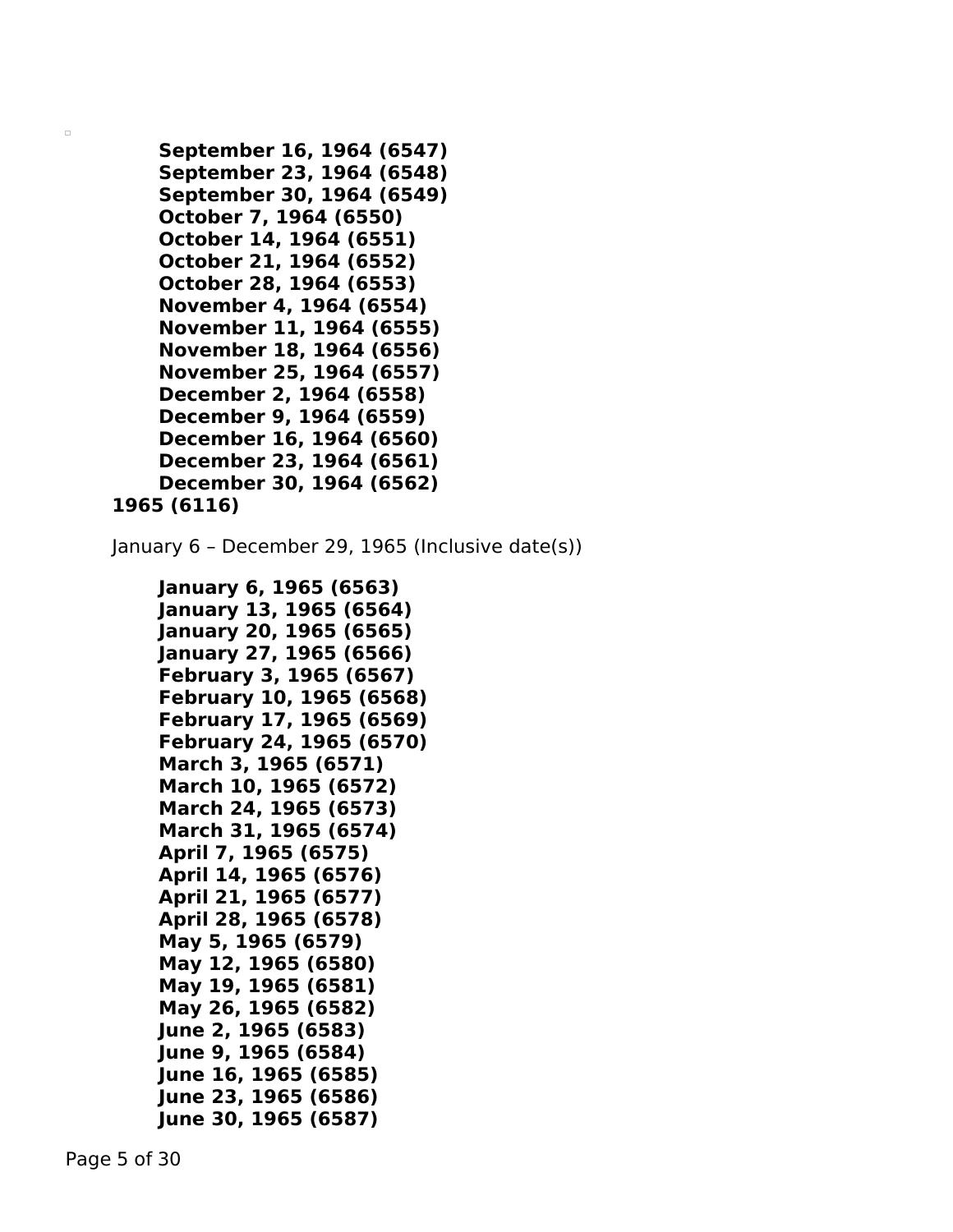```
July 7, 1965 (6588)
July 14, 1965 (6589)
July 21, 1965 (6590)
July 28, 1965 (6591)
August 4, 1965 (6592)
August 11, 1965 (6593)
August 18, 1965 (6594)
August 25, 1965 (6595)
September 1, 1965 (6596)
September 8, 1965 (6597)
September 15, 1965 (6598)
September 22, 1965 (6599)
September 29, 1965 (6600)
October 6, 1965 (6601)
October 13, 1965 (6603)
October 20, 1965 (6604)
October 27, 1965 (6605)
November 3, 1965 (6606)
November 10, 1965 (6607)
November 17, 1965 (6608)
November 24, 1965 (6609)
December 1, 1965 (6610)
December 8, 1965 (6611)
December 15, 1965 (6612)
December 22, 1965 (6613)
December 29, 1965 (6614)
```

```
1966 (6117)
```
January 5 – December 28, 1966 (Inclusive date(s))

```
January 5, 1966 (6615)
January 12, 1966 (6616)
January 19, 1966 (6617)
January 26, 1966 (6618)
February 2, 1966 (6619)
February 9, 1966 (6620)
February 16, 1966 (6621)
February 23, 1966 (6622)
March 2, 1966 (6623)
March 9, 1966 (6624)
March 16, 1966 (6625)
March 23, 1966 (6626)
March 30, 1966 (6627)
April 6, 1966 (6628)
April 13, 1966 (6629)
```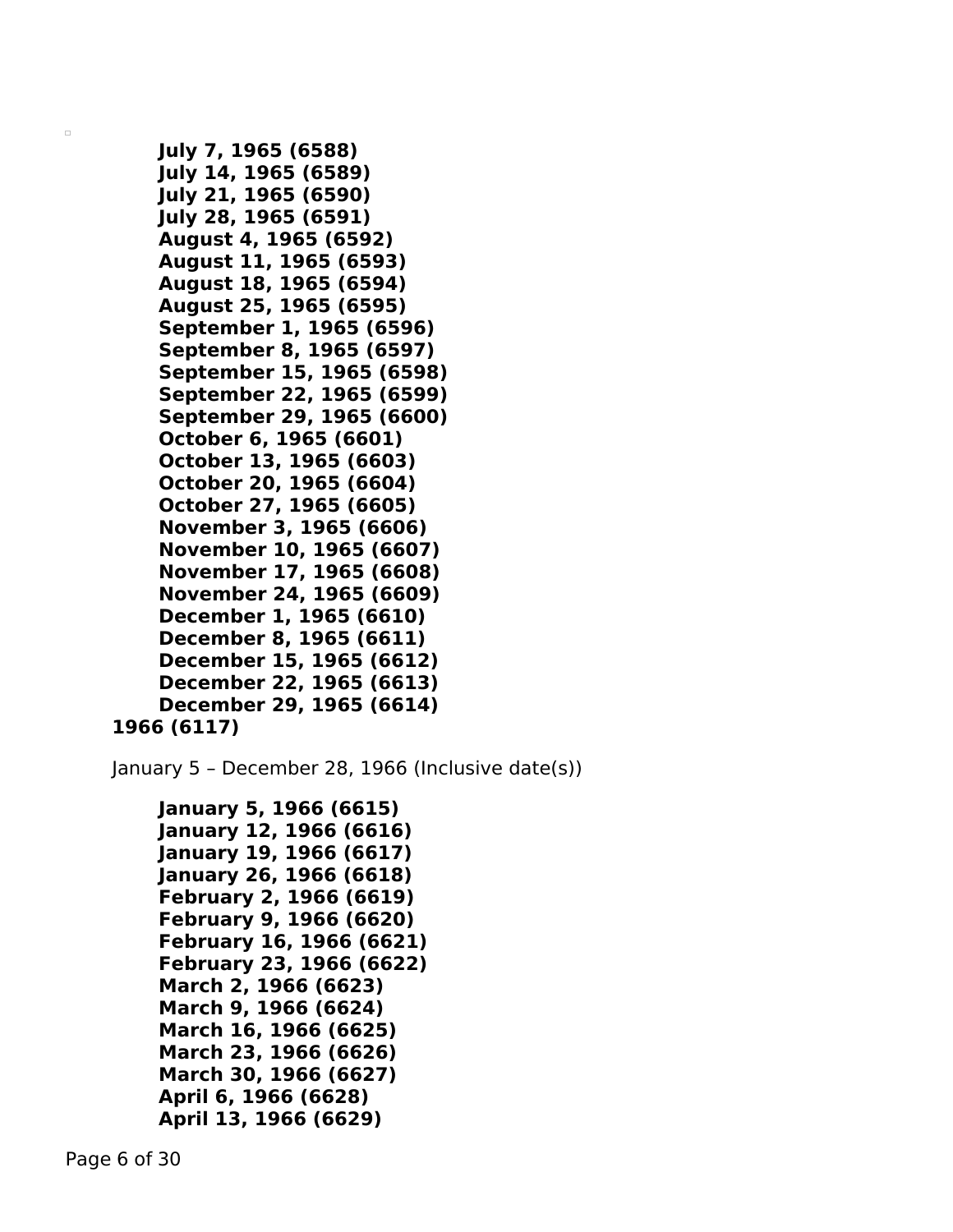```
April 20, 1966 (6630)
    April 27, 1966 (6631)
    May 4, 1966 (6632)
    May 11, 1966 (6633)
    May 18, 1966 (6634)
    May 25, 1966 (6635)
    June 1, 1966 (6636)
    June 8, 1966 (6637)
    June 15, 1966 (6638)
   June 22, 1966 (6639)
    June 29, 1966 (6640)
    July 6, 1966 (6641)
    July 13, 1966 (6642)
    July 20, 1966 (6643)
    July 27, 1966 (6644)
    August 3, 1966 (6645)
    August 10, 1966 (6646)
    August 17, 1966 (6647)
    August 24, 1966 (6648)
    August 31, 1966 (6649)
    September 7, 1966 (6650)
    September 14, 1966 (6651)
    September 21, 1966 (6652)
    September 28, 1966 (6653)
    October 5, 1966 (6654)
    October 12, 1966 (6655)
    October 19, 1966 (6656)
    October 26, 1966 (6657)
    November 2, 1966 (6658)
    November 9, 1966 (6659)
    November 16, 1966 (6660)
    November 23, 1966 (6661)
    November 30, 1966 (6662)
    December 7, 1966 (6663)
    December 14, 1966 (6664)
    December 21, 1966 (6665)
    December 28, 1966 (6666)
1967 (6118)
```
January 4 – December 27, 1967 (Inclusive date(s))

```
January 4, 1967 (6667)
January 11, 1967 (6668)
January 18, 1967 (6669)
January 25, 1967 (6670)
```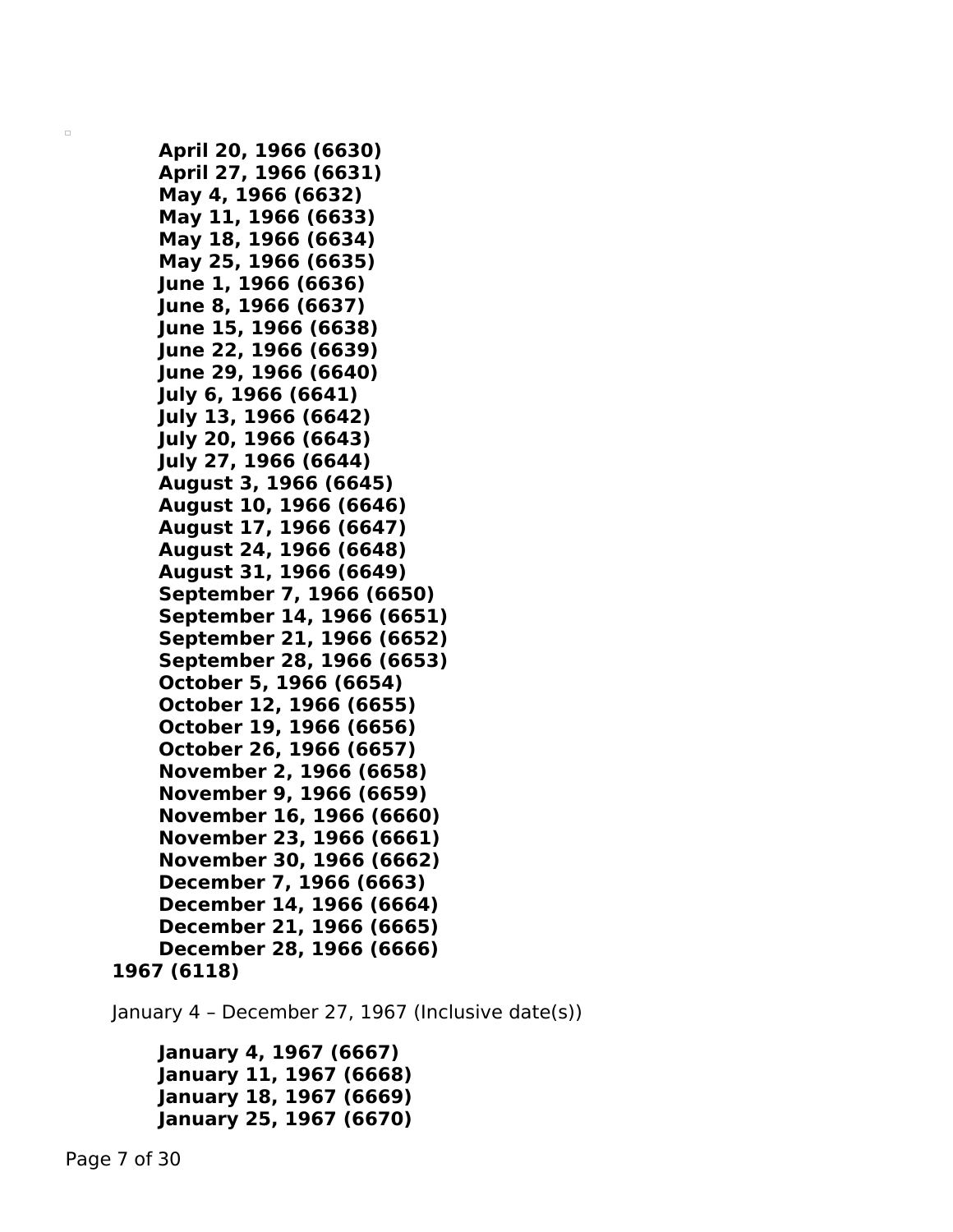**February 1, 1967 (6671) February 8, 1967 (6672) February 15, 1967 (6673) February 22, 1967 (6674) March 1, 1967 (6675) March 8, 1967 (6676) March 15, 1967 (6677) March 22, 1967 (6678) March 29, 1967 (6679) April 5, 1967 (6680) April 12, 1967 (6681) April 19, 1967 (6682) April 26, 1967 (6683) May 3, 1967 (6685) May 10, 1967 (6686) May 17, 1967 (6687) May 24, 1967 (6688) May 31, 1967 (6689) June 7, 1967 (6690) June 14, 1967 (6691) June 21, 1967 (6692) June 28, 1967 (6693) July 5, 1967 (6694) July 12, 1967 (6695) July 19, 1967 (6696) July 26, 1967 (6697) August 2, 1967 (6698) August 9, 1967 (6699) August 16, 1967 (6700) August 23, 1967 (6701) August 30, 1967 (6702) September 6, 1967 (6703) September 13, 1967 (6704) September 20, 1967 (6705) September 27, 1967 (6706) October 4, 1967 (6707) October 11, 1967 (6708) October 18, 1967 (6709) October 25, 1967 (6710) November 1, 1967 (6711) November 8, 1967 (6712) November 15, 1967 (6713) November 22, 1967 (6714) November 29, 1967 (6715) December 6, 1967 (6716)**

Page 8 of 30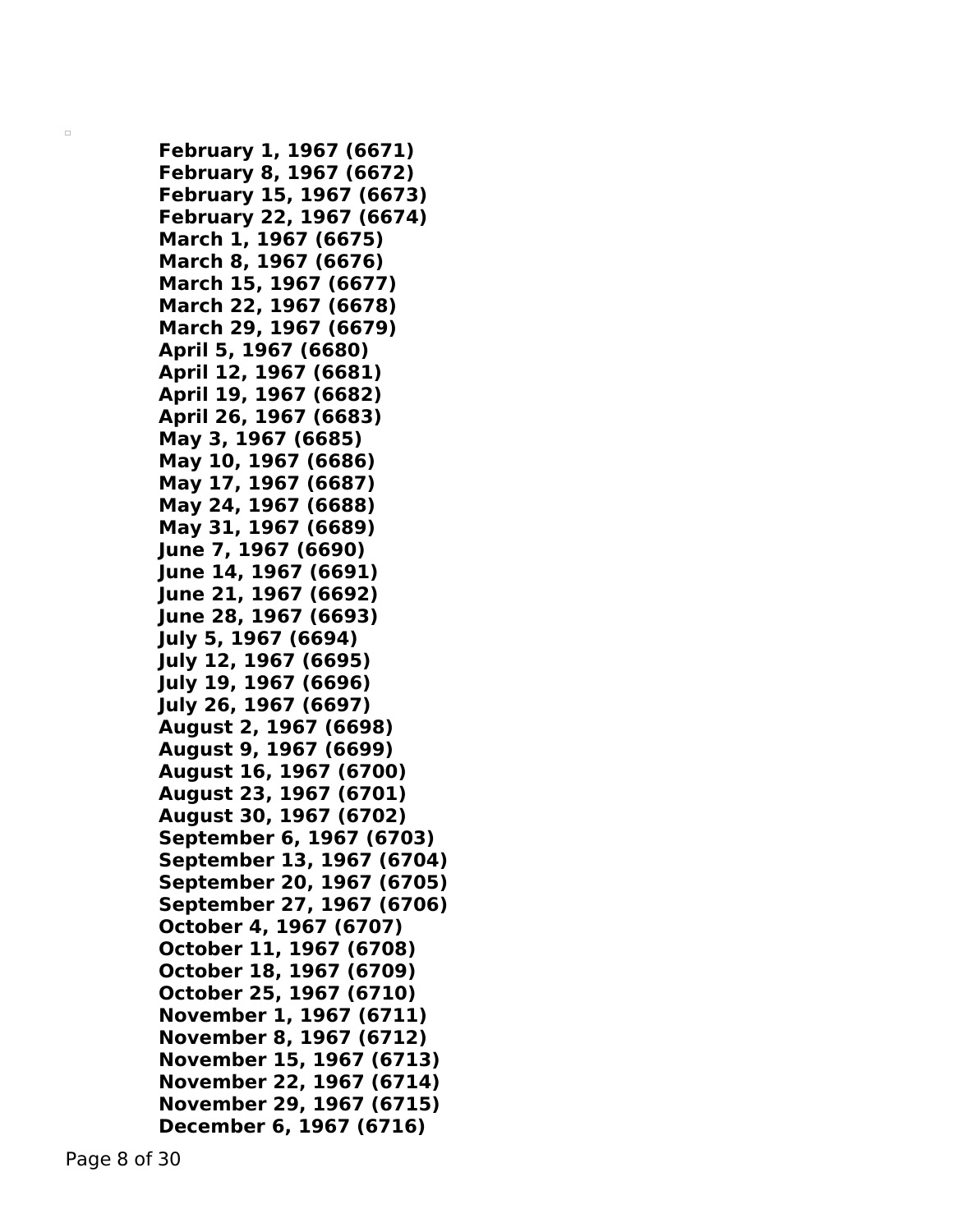```
December 13, 1967 (6717)
    December 20, 1967 (6718)
    December 27, 1967 (6719)
1968 (6119)
```
January 17 – December 25, 1968 (Inclusive date(s))

```
January 17, 1968 (6720)
January 24, 1968 (6721)
January 31, 1968 (6722)
February 7, 1968 (6723)
February 14, 1968 (6724)
February 21, 1968 (6725)
February 28, 1968 (6726)
March 6, 1968 (6727)
March 13, 1968 (6728)
March 20, 1968 (6729)
March 27, 1968 (6730)
April 3, 1968 (6731)
April 10, 1968 (6732)
April 17, 1968 (6733)
April 24, 1968 (6734)
May 1, 1968 (6735)
May 8, 1968 (6736)
May 15, 1968 (6737)
May 22, 1968 (6738)
May 29, 1968 (6739)
June 5, 1968 (6740)
June 12, 1968 (6741)
June 19, 1968 (6742)
June 26, 1968 (6743)
July 3, 1968 (6744)
July 10, 1968 (6745)
July 17, 1968 (6746)
July 24, 1968 (6747)
July 31, 1968 (6748)
August 7, 1968 (6749)
August 14, 1968 (6750)
August 21, 1968 (6751)
August 28, 1968 (6752)
September 4, 1968 (6753)
September 11, 1968 (6754)
September 18, 1968 (6755)
September 25, 1968 (6756)
October 2, 1968 (6757)
```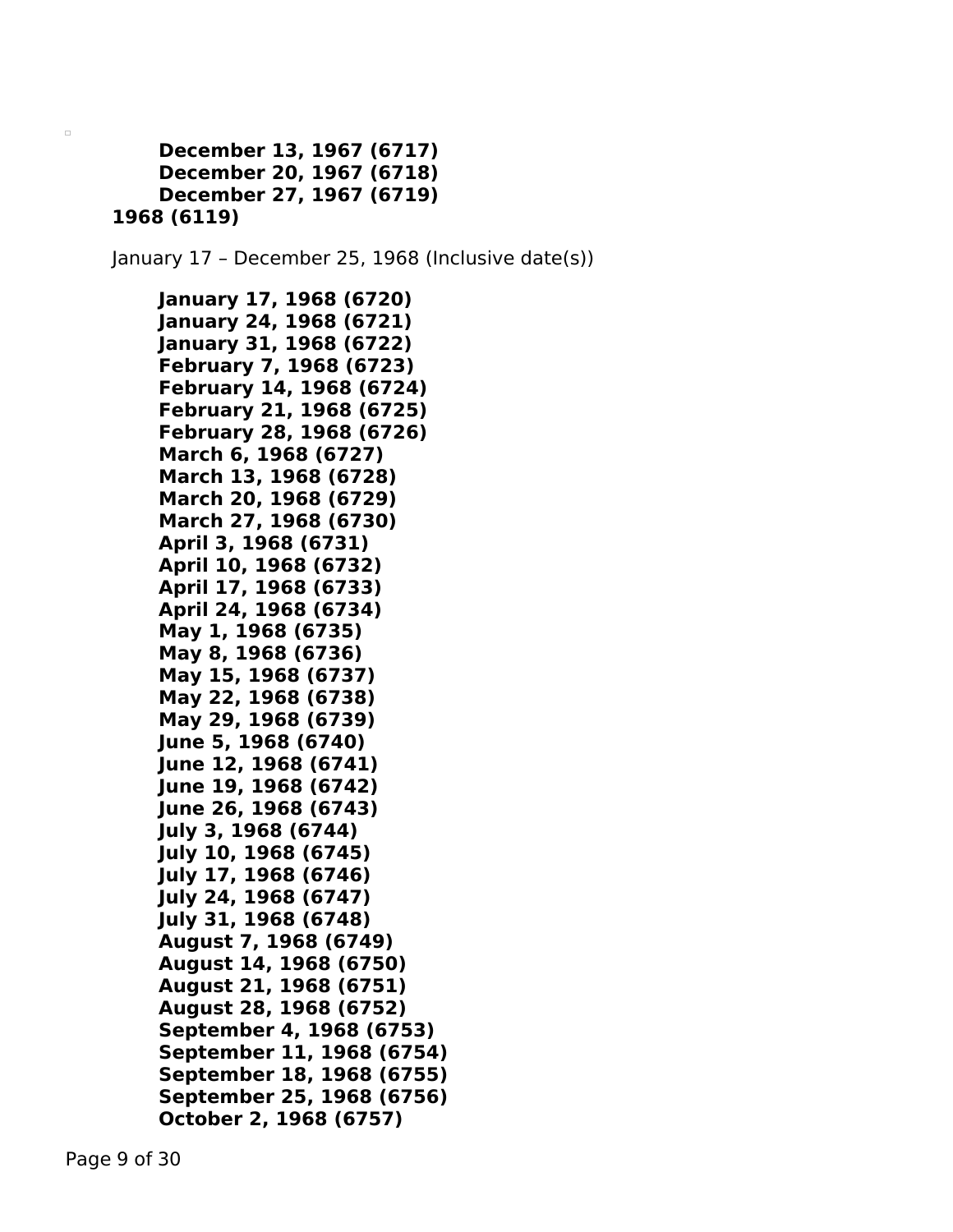```
October 9, 1968 (6758)
    October 16, 1968 (6759)
    October 23, 1968 (6760)
    October 30, 1968 (6761)
    November 4, 1968 (6762)
    November 13, 1968 (6763)
    November 20, 1968 (6764)
    November 27, 1968 (6765)
    December 4, 1968 (6766)
    December 11, 1968 (6767)
    December 18, 1968 (6768)
    December 25, 1968 (6769)
1969 (6120)
```
1969 (Inclusive date(s))

```
January 1, 1969 (6770)
January 8, 1969 (6771)
January 15, 1969 (6772)
January 22, 1969 (6773)
January 29, 1969 (6774)
February 5, 1969 (6775)
February 12, 1969 (6776)
February 19, 1969 (6777)
February 26, 1969 (6778)
March 5, 1969 (6779)
March 12, 1969 (6780)
March 19, 1969 (6781)
March 26, 1969 (6782)
April 2, 1969 (6783)
April 9, 1969 (6784)
April 16, 1969 (6785)
April 23, 1969 (6786)
April 30, 1969 (6787)
May 7, 1969 (6788)
May 14, 1969 (6789)
May 21, 1969 (6790)
May 28, 1969 (6791)
June 4, 1969 (6792)
June 11, 1969 (6793)
June 18, 1969 (6794)
June 25, 1969 (6795)
July 2, 1969 (6796)
July 9, 1969 (6797)
July 16, 1969 (6798)
```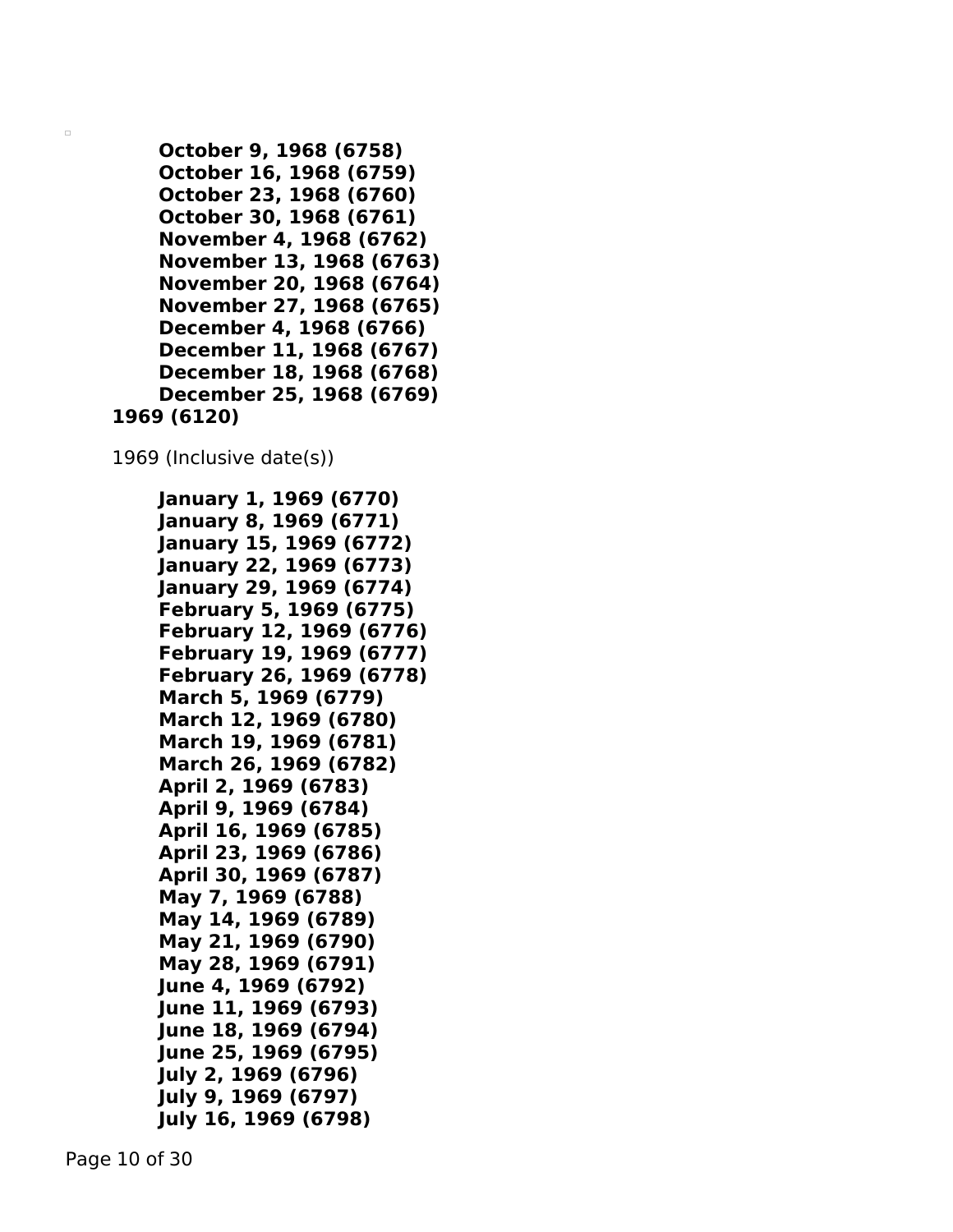```
July 23, 1969 (6799)
    July 30, 1969 (6800)
    August 6, 1969 (6801)
    August 13, 1969 (6802)
    August 20, 1969 (6803)
    August 27, 1969 (6804)
    September 6, 1969 (6805)
    September 10, 1969 (6806)
    September 17, 1969 (6807)
    September 24, 1969 (6808)
    October 1, 1969 (6809)
    October 8, 1969 (6810)
    October 15, 1969 (6811)
    October 22, 1969 (6812)
    October 29, 1969 (6813)
    November 5, 1969 (6814)
    November 12, 1969 (6815)
    November 19, 1969 (6816)
    November 26, 1969 (6817)
    December 3, 1969 (6818)
    December 10, 1969 (6819)
    December 17, 1969 (6820)
    December 24, 1969 (6821)
    December 31, 1969 (6822)
1970 (6121)
```
January 7 – December 30, 1970 (Inclusive date(s))

```
January 7, 1970 (6823)
January 14, 1970 (6824)
January 21, 1970 (6825)
January 28, 1970 (6826)
February 4, 1970 (6827)
February 11, 1970 (6828)
February 18, 1970 (6829)
February 25, 1970 (6830)
March 4, 1970 (6831)
March 11, 1970 (6832)
March 18, 1970 (6833)
March 25, 1970 (6834)
April 1, 1970 (6835)
April 8, 1970 (6836)
April 15, 1970 (6837)
April 22, 1970 (6838)
April 29, 1970 (6839)
```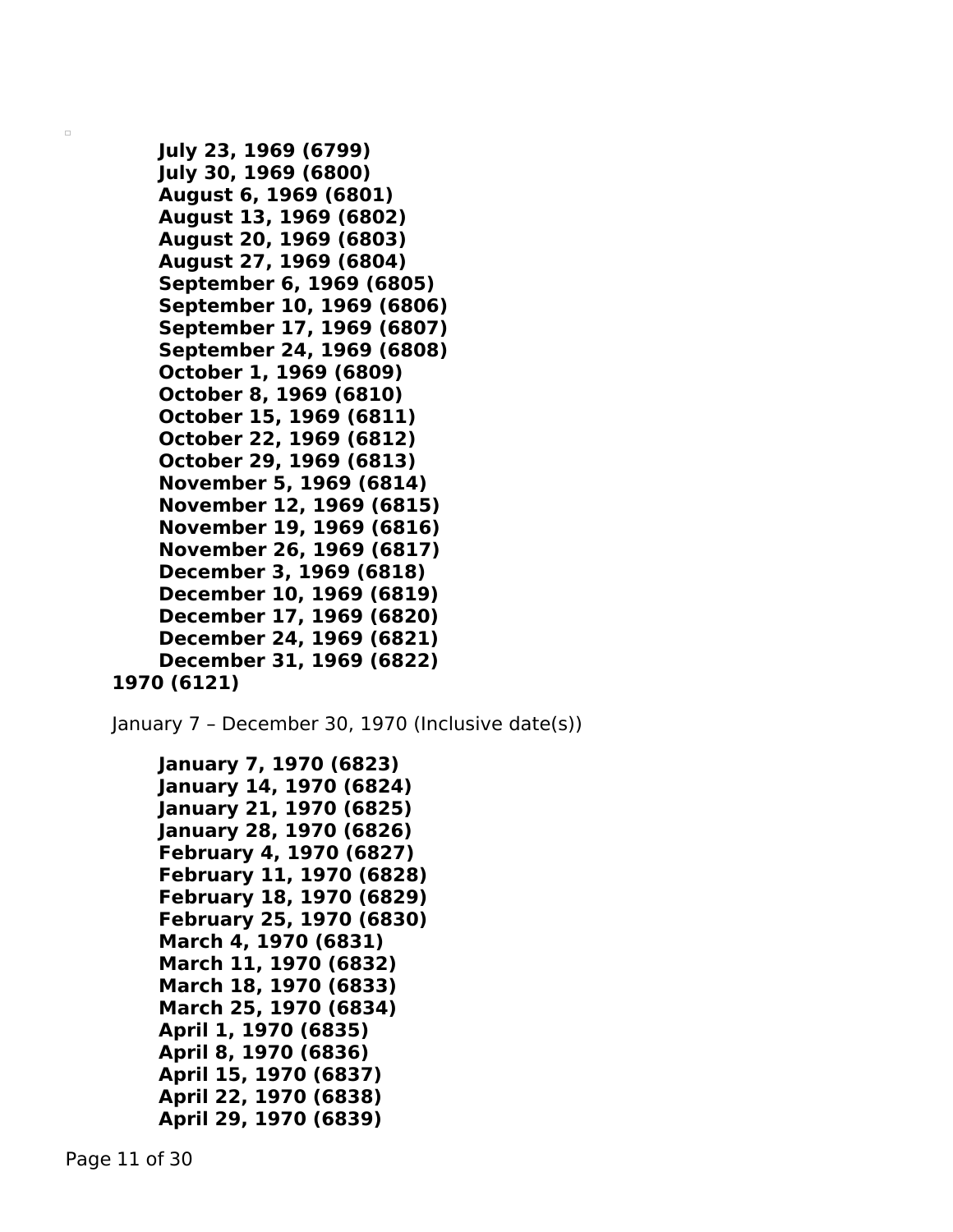```
May 6, 1970 (6840)
    May 13, 1970 (6841)
    May 20, 1970 (6842)
    May 27, 1970 (6843)
    June 3, 1970 (6844)
    June 10, 1970 (6845)
   June 17, 1970 (6846)
    June 24, 1970 (6847)
    July 1, 1970 (6848)
    July 8, 1970 (6849)
    July 15, 1970 (6850)
    July 22, 1970 (6851)
    July 29, 1970 (6852)
    August 5, 1970 (6853)
    August 12, 1970 (6854)
    August 19, 1970 (6855)
    August 26, 1970 (6856)
    September 2, 1970 (6857)
    September 9, 1970 (6858)
    September 16, 1970 (6859)
    September 23, 1970 (6860)
    October 7, 1970 (6861)
    October 14, 1970 (6862)
    October 21, 1970 (6863)
    October 28, 1970 (6864)
    November 4, 1970 (6865)
    November 11, 1970 (6866)
    November 18, 1970 (6867)
    December 23, 1970 (6868)
    December 30, 1970 (6869)
1971 (6122)
```
January 6 – December 31, 1971 (Inclusive date(s))

```
January 6, 1971 (6870)
January 13, 1971 (6871)
January 20, 1971 (6872)
January 27, 1971 (6873)
February 3, 1971 (6874)
February 10, 1971 (6875)
February 17, 1971 (6876)
February 24, 1971 (6877)
March 3, 1971 (6878)
March 10, 1971 (6879)
March 17, 1971 (6880)
```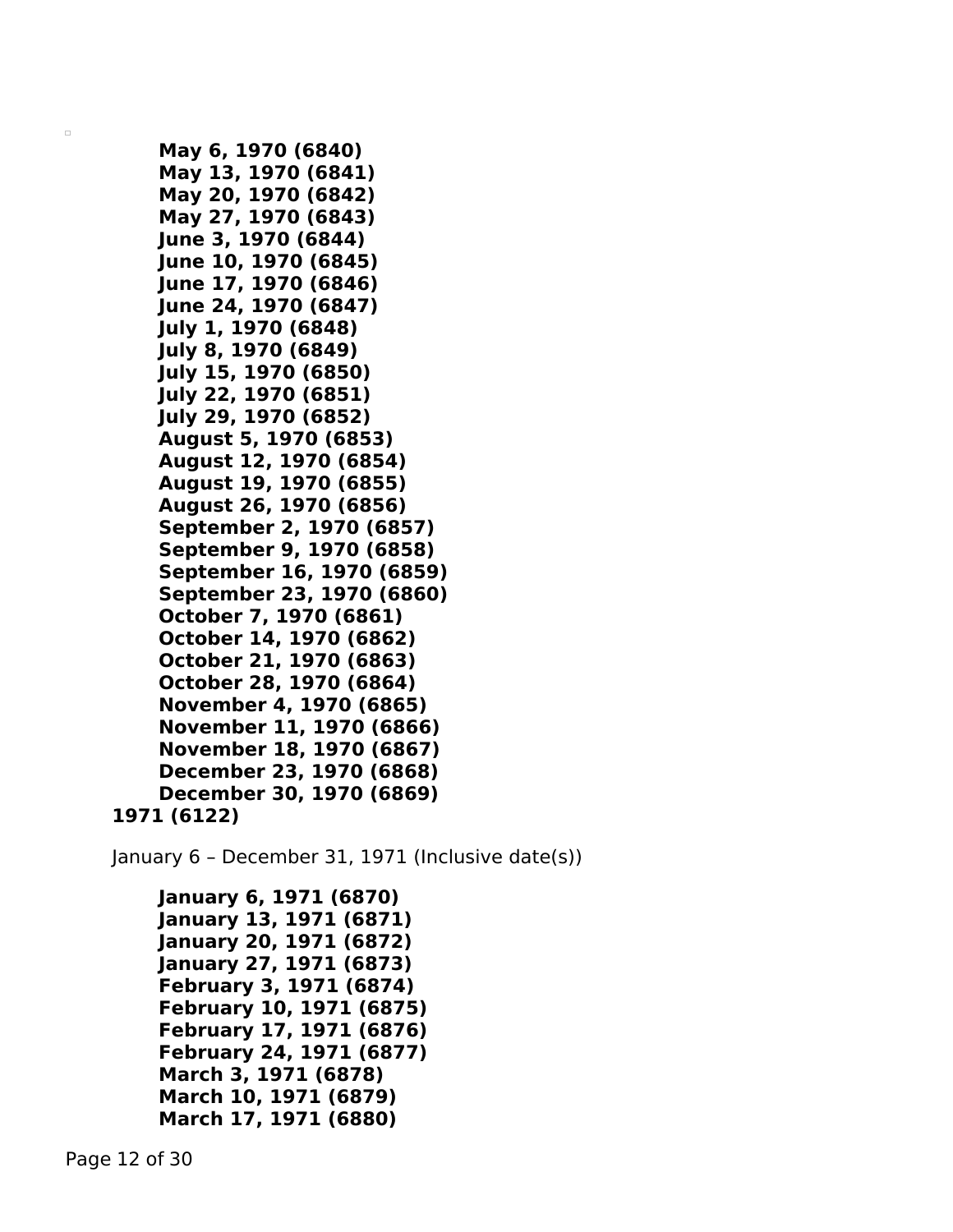```
March 24, 1971 (6881)
    March 31, 1971 (6882)
    April 7, 1971 (6883)
    April 14, 1971 (6884)
    April 21, 1971 (6885)
    April 28, 1971 (6886)
    May 14, 1971 (6887)
    May 21, 1971 (6888)
    May 28, 1971 (6889)
    June 4, 1971 (6890)
    June 11, 1971 (6891)
    June 18, 1971 (6892)
    June 25, 1971 (6893)
   July 2, 1971 (6894)
    July 9, 1971 (6895)
    July 16, 1971 (6896)
   July 23, 1971 (6897)
    August 1, 1971 (6898)
    August 5, 1971 (6899)
    August 13, 1971 (6900)
    August 20, 1971 (6901)
    August 27, 1971 (6902)
    September 3, 1971 (6903)
    September 10, 1971 (6904)
    September 17, 1971 (6905)
    September 24, 1971 (6906)
    October 1, 1971 (6907)
    October 8, 1971 (6908)
    October 15, 1971 (6909)
    October 22, 1971 (6910)
    October 29, 1971 (6911)
    November 5, 1971 (6912)
    November 12, 1971 (6913)
    November 19, 1971 (6914)
    November 26, 1971 (6915)
    December 3, 1971 (6916)
    December 10, 1971 (6917)
    December 17, 1971 (6918)
    December 24, 1971 (6919)
    December 31, 1971 (6920)
1972 (6123)
```

```
January 14 – December 29, 1972 (Inclusive date(s))
```
## **January 14, 1972 (6921)**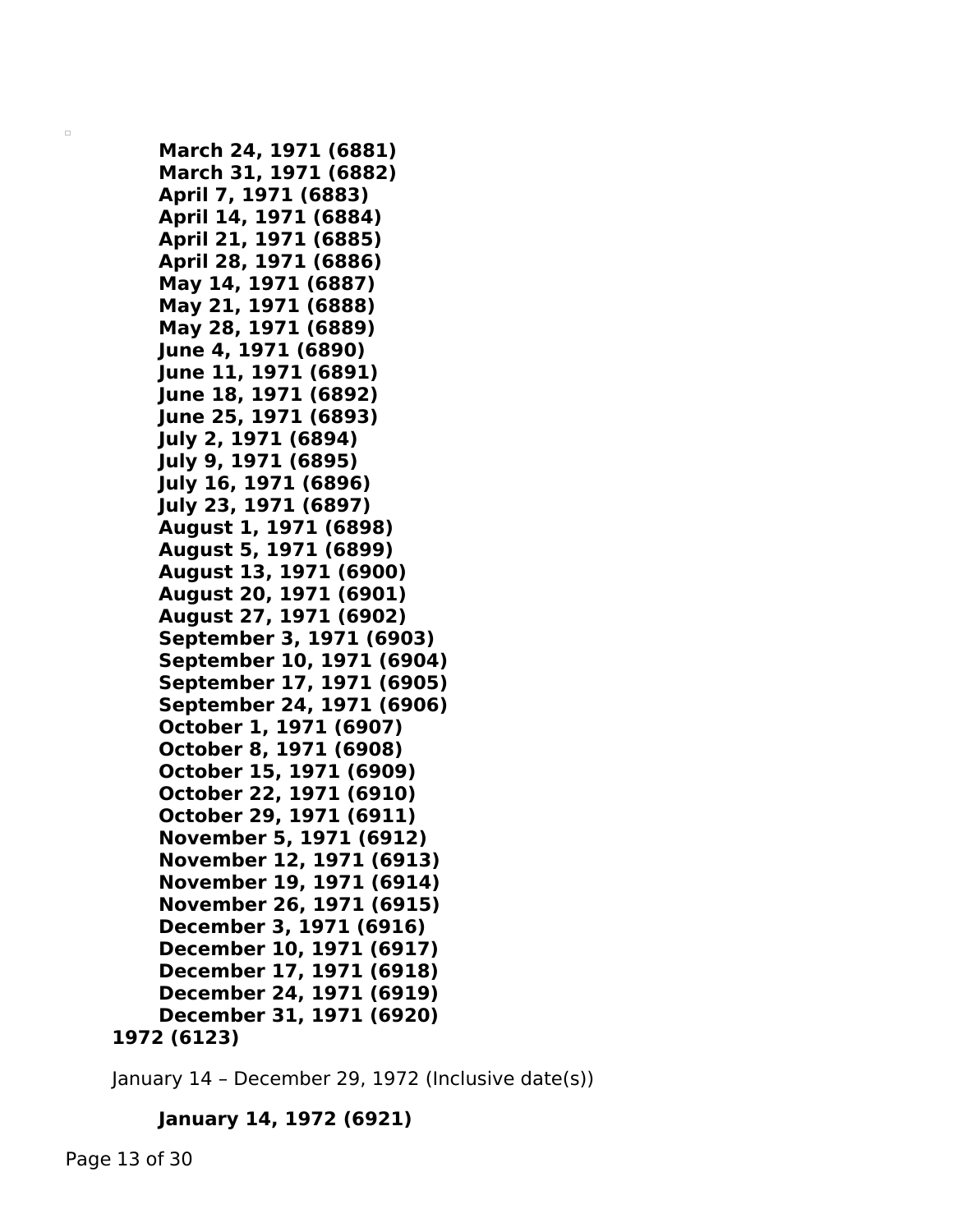```
January 28, 1972 (6922)
    February 4, 1972 (6923)
    February 11, 1972 (6924)
    February 18, 1972 (6925)
    February 25, 1972 (6926)
    March 3, 1972 (6927)
    March 10, 1972 (6928)
    March 17, 1972 (6929)
    March 24, 1972 (6930)
    March 31, 1972 (6931)
    April 7, 1972 (6932)
    April 21, 1972 (6933)
    April 28, 1972 (6934)
    May 5, 1972 (6935)
    May 12, 1972 (6936)
    May 19, 1972 (6937)
    May 26, 1972 (6938)
    June 2, 1972 (6939)
    June 9, 1972 (6940)
   June 16, 1972 (6941)
    June 23, 1972 (6942)
    July 7, 1972 (6943)
    August 29, 1972 (6944)
    September 8, 1972 (6945)
    September 22, 1972 (6946)
    September 29, 1972 (6947)
    October 6, 1972 (6948)
    October 13, 1972 (6949)
    October 20, 1972 (6950)
    October 27, 1972 (6951)
    November 3, 1972 (6952)
    November 10, 1972 (6953)
    November 17, 1972 (6954)
    November 24, 1972 (6955)
    December 1, 1972 (6956)
    December 8, 1972 (6957)
    December 15, 1972 (6958)
    December 22, 1972 (6959)
    December 29, 1972 (6960)
1973 (6124)
```
January 5 – December 28, 1973 (Inclusive date(s))

```
January 5, 1973 (6962)
January 12, 1973 (6963)
```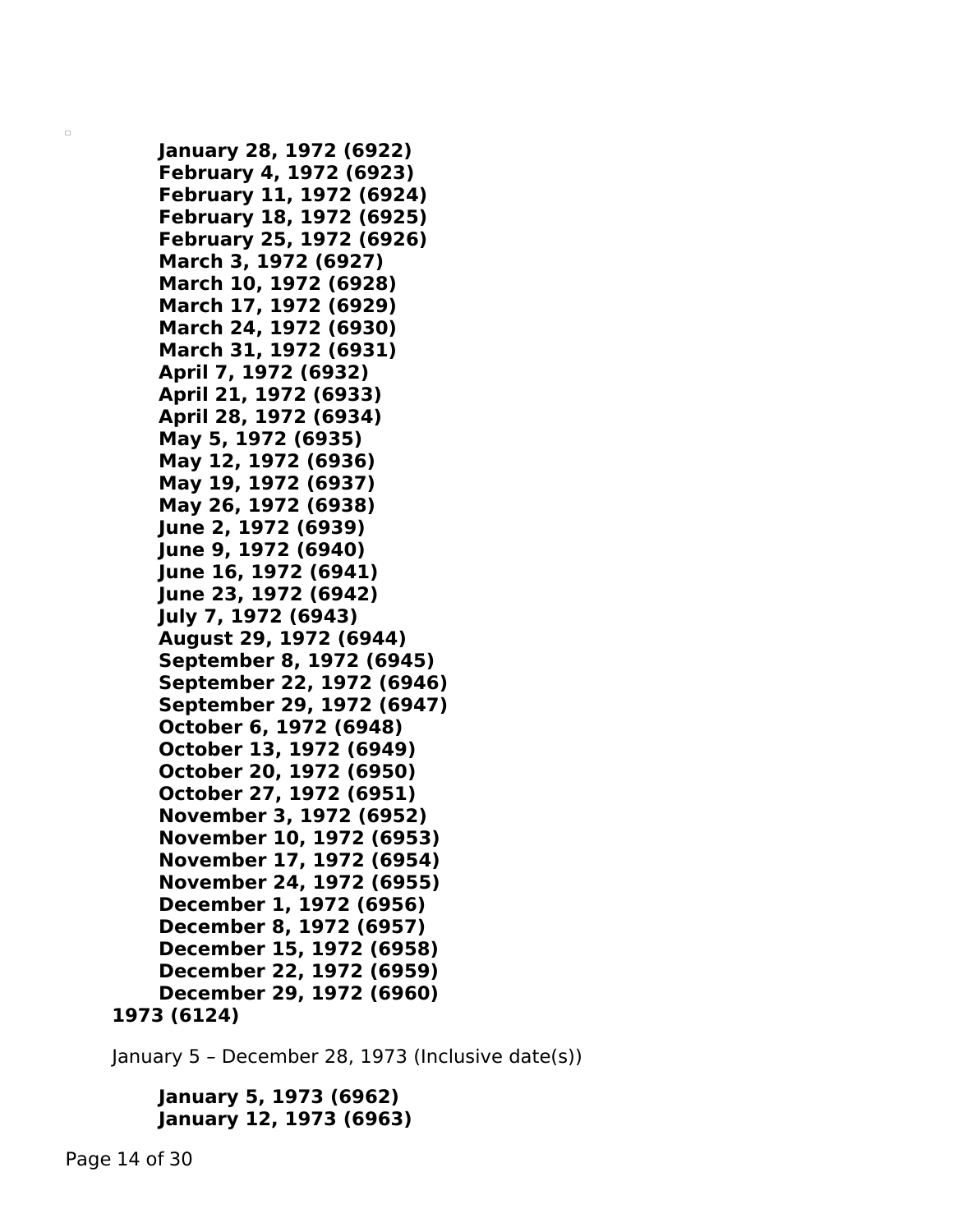**January 19, 1973 (6964) January 26, 1973 (6965) February 2, 1973 (6966) February 9, 1973 (6967) February 16, 1973 (6968) February 23, 1973 (6969) March 2, 1973 (6970) March 9, 1973 (6971) March 16, 1973 (6972) March 23, 1973 (6973) March 30, 1973 (6974) April 6, 1973 (6975) April 13, 1973 (6976) April 20, 1973 (6977) April 27, 1973 (6978) May 4, 1973 (6979) May 11, 1973 (6980) May 18, 1973 (6981) May 25, 1973 (6982) June 1, 1973 (6983) June 8, 1973 (6984) June 15, 1973 (6985) June 22, 1973 (6986) June 29, 1973 (6987) July 6, 1973 (6988) July 13, 1973 (6989) July 20, 1973 (6990) July 27, 1973 (6991) August 3, 1973 (6992) August 17, 1973 (6993) September 7, 1973 (6994) September 14, 1973 (6995) September 21, 1973 (6996) September 28, 1973 (6997) October 5, 1973 (6998) October 12, 1973 (6999) October 19, 1973 (7000) October 26, 1973 (7001) November 2, 1973 (7002) November 9, 1973 (7003) November 16, 1973 (7004) November 23, 1973 (7005) November 30, 1973 (7006) December 7, 1973 (7007) December 14, 1973 (7008)**

Page 15 of 30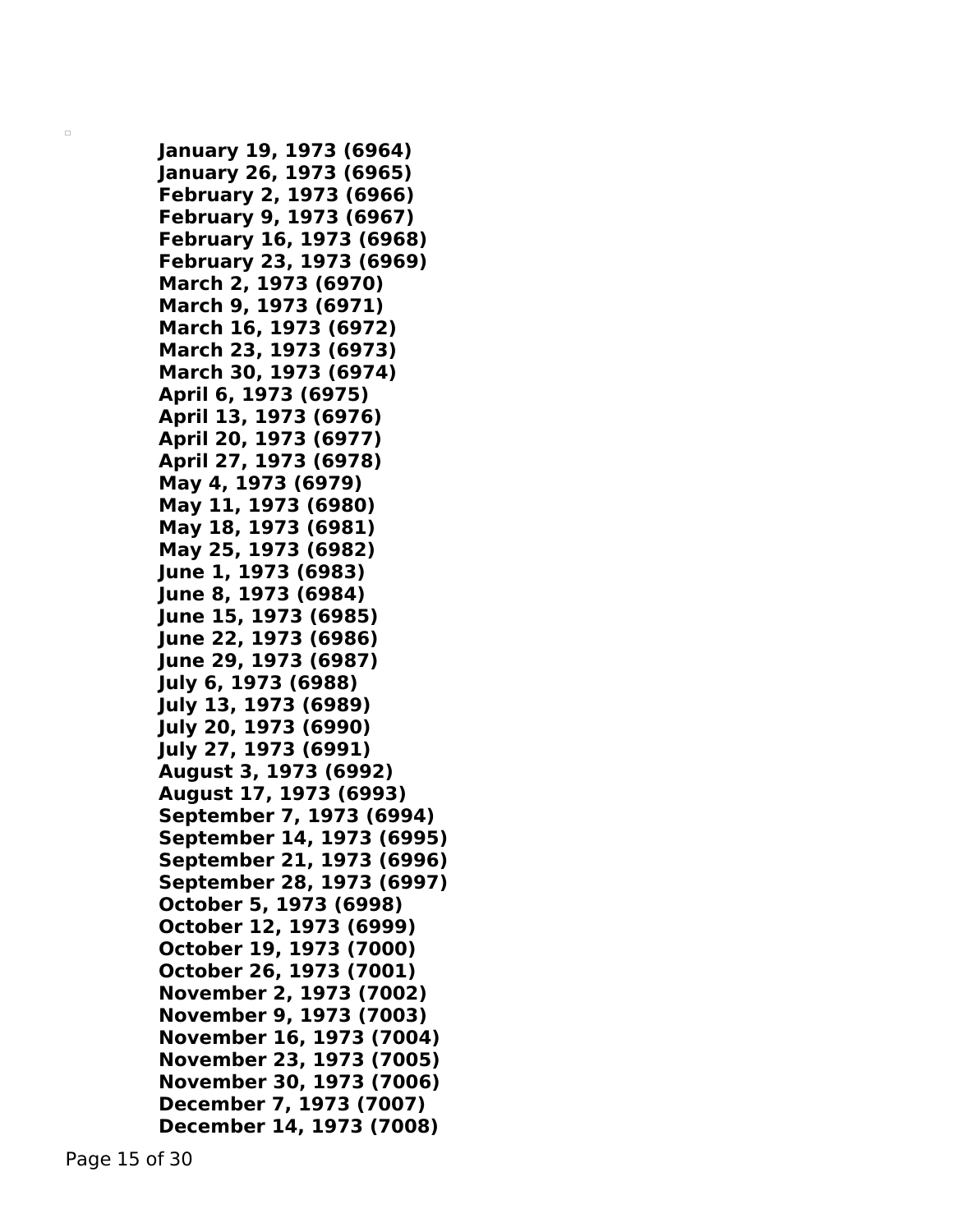## **December 21, 1973 (7009) December 28, 1973 (7010) 1974 (6125)**

 $\Box$ 

January 4 – December 27, 1974 (Inclusive date(s))

**January 4, 1974 (7011) January 11, 1974 (7012) January 18, 1974 (7013) February 1, 1974 (7014) February 15, 1974 (7015) February 22, 1974 (7016) March 1, 1974 (7017) March 8, 1974 (7018) March 15, 1974 (7019) March 22, 1974 (7020) March 29, 1974 (7021) April 5, 1974 (7022) April 12, 1974 (7023) April 19, 1974 (7024) April 26, 1974 (7025) May 3, 1974 (7026) May 17, 1974 (7027) May 24, 1974 (7028) May 31, 1974 (7029) June 7, 1974 (7030) June 14, 1974 (7031) June 21, 1974 (7032) June 28, 1974 (7033) July 5, 1974 (7034) July 12, 1974 (7035) July 19, 1974 (7036) July 26, 1974 (7037) August 16, 1974 (7038) August 30, 1974 (7039) September 6, 1974 (7040) September 13, 1974 (7041) September 20, 1974 (7042) September 27, 1974 (7043) October 4, 1974 (7044) October 11, 1974 (7045) October 18, 1974 (7046) October 25, 1974 (7047) November 1, 1974 (7048) November 8, 1974 (7049)**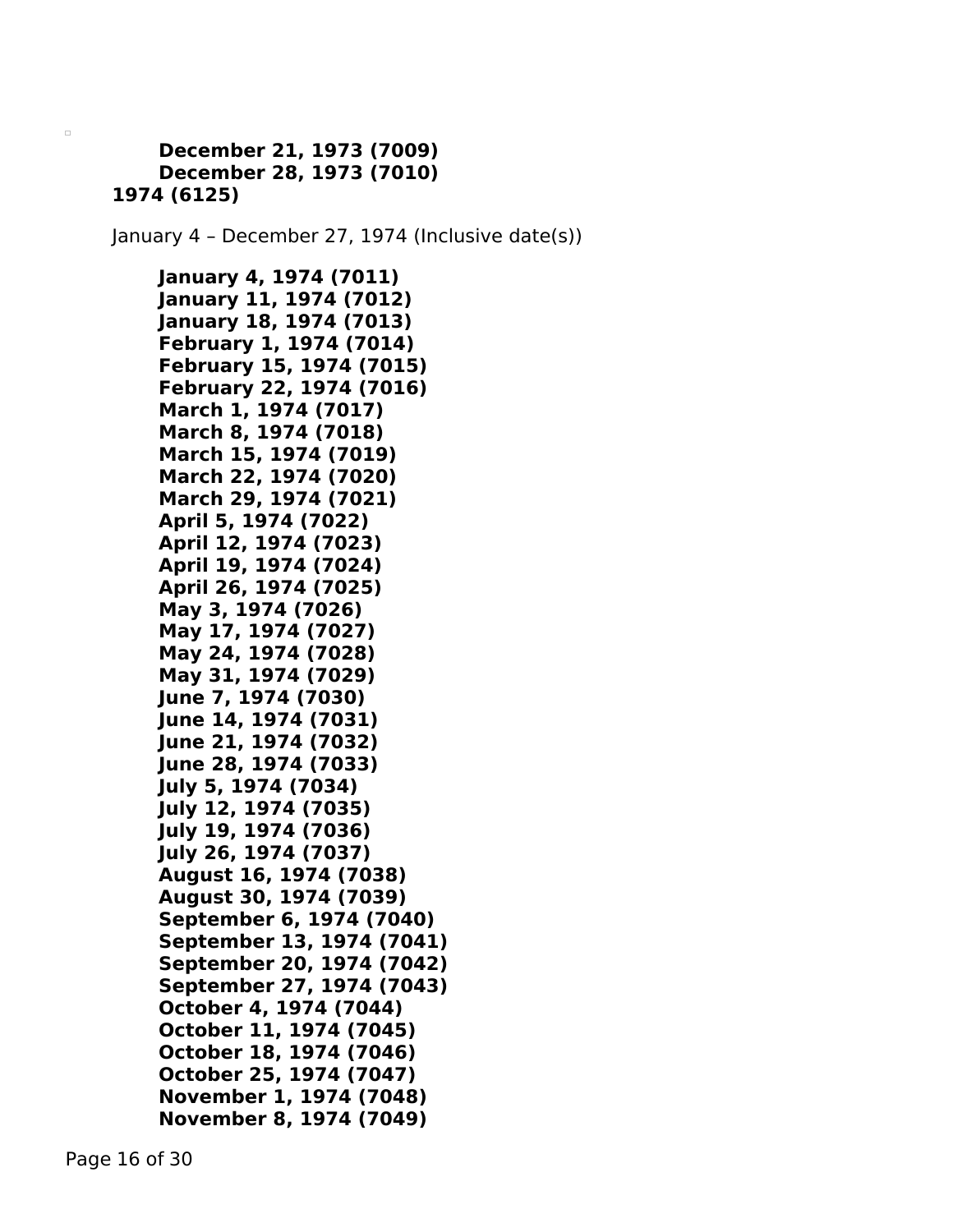```
November 15, 1974 (7051)
    November 22, 1974 (7052)
    November 29, 1974 (7053)
    December 6, 1974 (7054)
    December 13, 1974 (7055)
    December 20, 1974 (7056)
    December 27, 1974 (7057)
1975 (6126)
```
January 3 – December 26, 1975 (Inclusive date(s))

```
January 3, 1975 (7058)
January 10, 1975 (7059)
January 17, 1975 (7060)
January 24, 1975 (7061)
January 31, 1975 (7062)
February 7, 1975 (7063)
February 14, 1975 (7064)
February 21, 1975 (7065)
February 28, 1975 (7066)
March 7, 1975 (7067)
March 14, 1975 (7068)
March 21, 1975 (7069)
March 28, 1975 (7070)
April 4, 1975 (7071)
April 11, 1975 (7072)
April 25, 1975 (7073)
May 2, 1975 (7074)
May 9, 1975 (7075)
May 16, 1975 (7076)
May 23, 1975 (7077)
May 30, 1975 (7078)
June 6, 1975 (7079)
June 13, 1975 (7080)
June 20, 1975 (7081)
June 27, 1975 (7082)
July 4, 1975 (7083)
July 11, 1975 (7084)
July 18, 1975 (7085)
July 25, 1975 (7086)
August 1, 1975 (7087)
August 8, 1975 (7088)
August 15, 1975 (7089)
August 29, 1975 (7090)
September 5, 1975 (7091)
```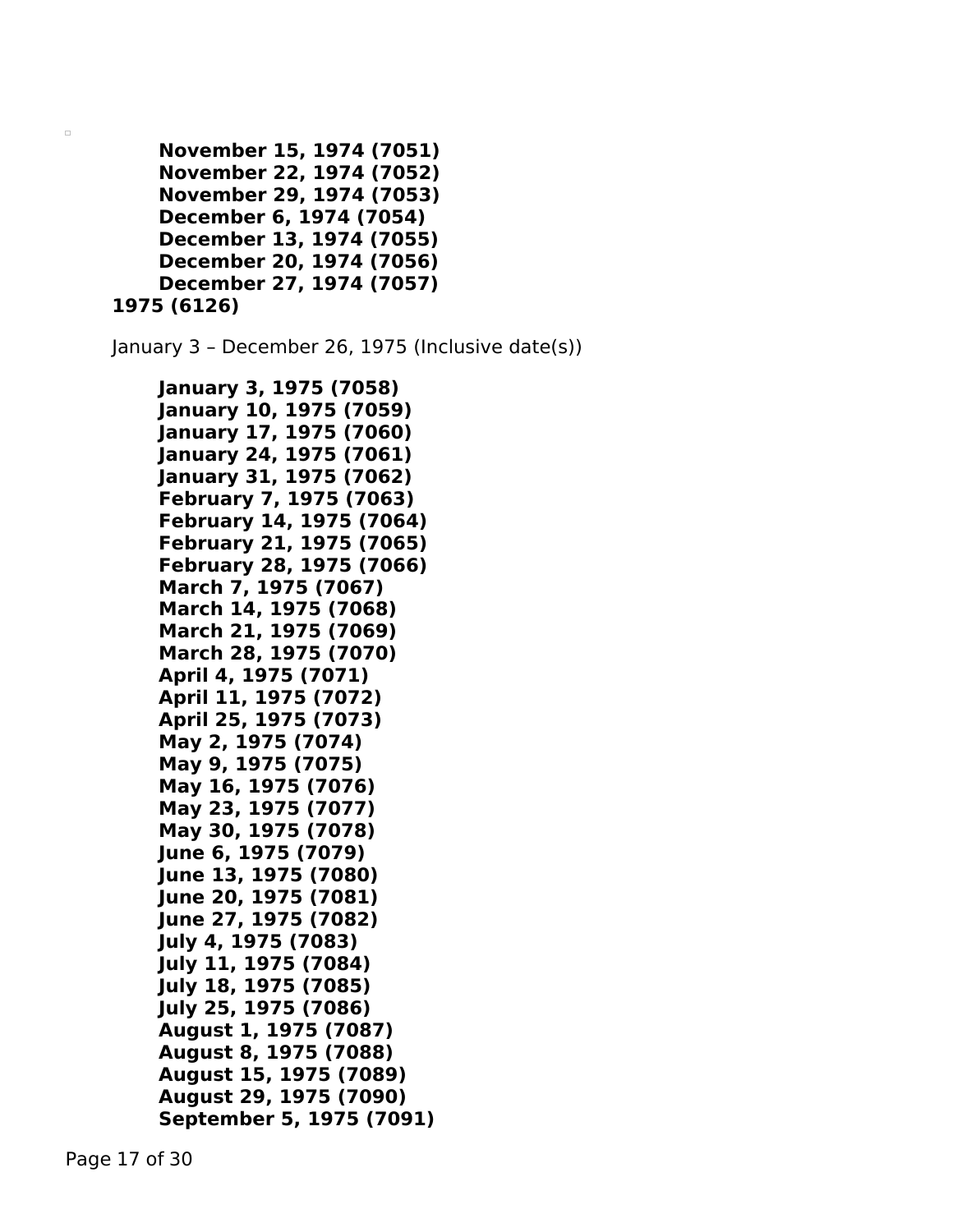```
September 12, 1975 (7092)
    September 26, 1975 (7093)
    October 3, 1975 (7094)
    October 10, 1975 (7095)
    October 17, 1975 (7096)
    October 24, 1975 (7097)
    October 31, 1975 (7098)
    November 7, 1975 (7099)
    November 14, 1975 (7100)
    November 21, 1975 (7101)
    November 28, 1975 (7102)
    December 5, 1975 (7103)
    December 12, 1975 (7104)
    December 19, 1975 (7105)
    December 26, 1975 (7106)
1976 (6127)
```
January 2 – December 31, 1976 (Inclusive date(s))

```
January 2, 1976 (7107)
January 9, 1976 (7108)
January 16, 1976 (7109)
January 23, 1976 (7110)
January 30, 1976 (7111)
February 6, 1976 (7112)
February 13, 1976 (7113)
February 20, 1976 (7114)
February 27, 1976 (7115)
March 5, 1976 (7116)
March 12, 1976 (7117)
March 19, 1976 (7118)
March 26, 1976 (7119)
April 2, 1976 (7120)
April 9, 1976 (7121)
April 16, 1976 (7122)
April 23, 1976 (7123)
April 30, 1976 (7124)
May 7, 1976 (7125)
May 14, 1976 (7126)
May 21, 1976 (7127)
May 28, 1976 (7128)
June 4, 1976 (7129)
June 11, 1976 (7130)
June 18, 1976 (7131)
June 25, 1976 (7132)
```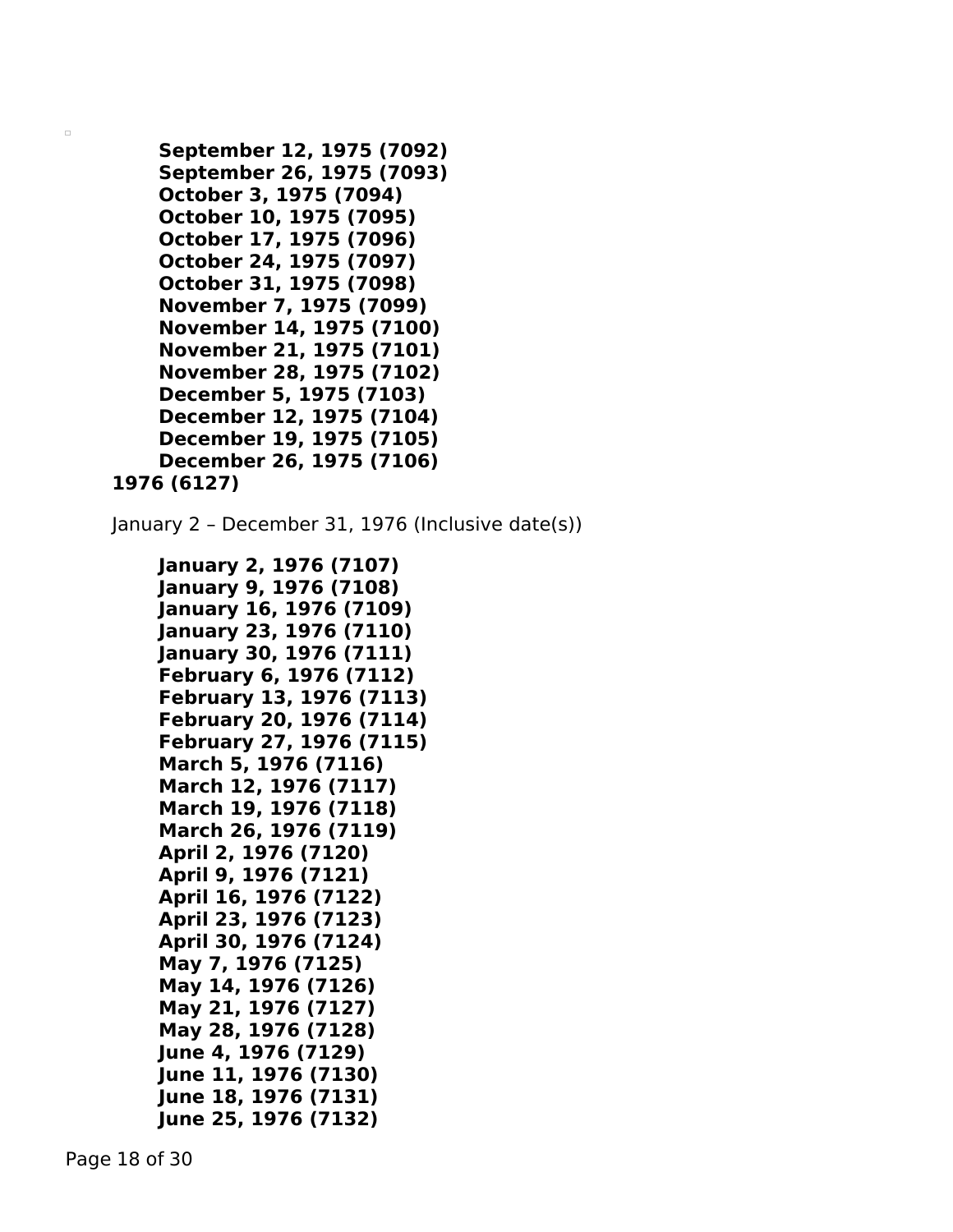```
July 2, 1976 (7133)
    July 9, 1976 (7134)
    July 16, 1976 (7135)
    July 23, 1976 (7136)
    July 30, 1976 (7137)
    August 6, 1976 (7138)
    August 13, 1976 (7139)
    September 3, 1976 (7140)
    September 10, 1976 (7141)
    September 17, 1976 (7142)
    September 24, 1976 (7143)
    October 1, 1976 (7144)
    October 8, 1976 (7145)
    October 15, 1976 (7146)
    October 22, 1976 (7147)
    October 29, 1976 (7148)
    November 5, 1976 (7149)
    November 12, 1976 (7150)
    November 19, 1976 (7151)
    November 26, 1976 (7152)
    December 3, 1976 (7153)
    December 10, 1976 (7154)
    December 17, 1976 (7156)
    December 24, 1976 (7157)
    December 31, 1976 (7158)
1977 (6128)
```
January 7 – December 30, 1977 (Inclusive date(s))

```
January 7, 1977 (7159)
January 14, 1977 (7160)
January 21, 1977 (7161)
January 28, 1977 (7162)
February 4, 1977 (7163)
February 11, 1977 (7164)
February 18, 1977 (7165)
February 25, 1977 (7166)
March 4, 1977 (7167)
March 11, 1977 (7168)
March 18, 1977 (7169)
March 25, 1977 (7170)
April 1, 1977 (7171)
April 8, 1977 (7172)
April 15, 1977 (7173)
April 22, 1977 (7174)
```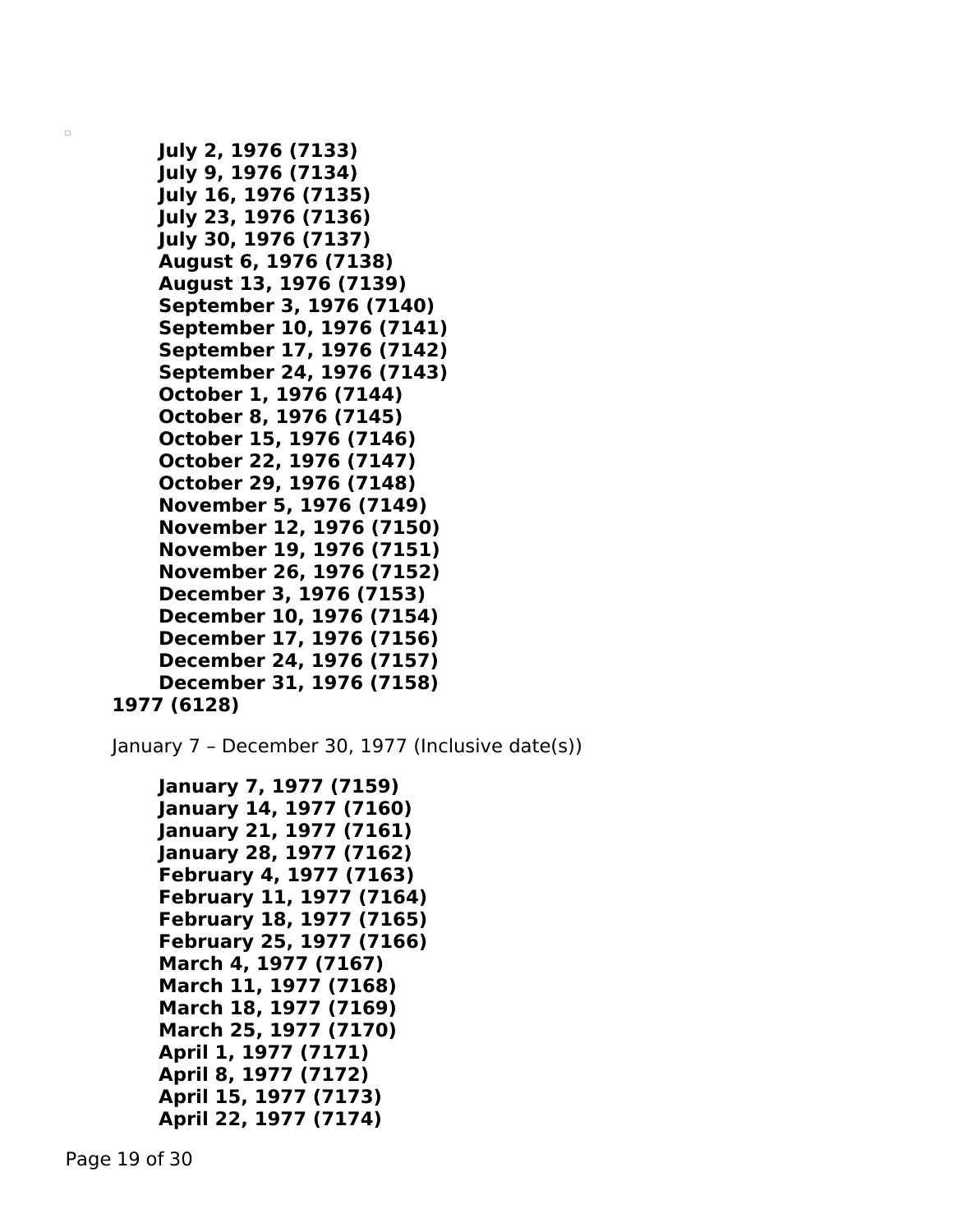```
April 29, 1977 (7175)
    May 6, 1977 (7176)
    May 13, 1977 (7177)
    May 20, 1977 (7178)
    May 27, 1977 (7179)
    June 3, 1977 (7180)
   June 10, 1977 (7181)
    June 17, 1977 (7182)
    June 24, 1977 (7183)
   July 1, 1977 (7184)
    July 8, 1977 (7185)
    July 15, 1977 (7186)
    July 22, 1977 (7187)
    July 29, 1977 (7188)
    August 5, 1977 (7189)
    August 19, 1977 (7190)
    September 9, 1977 (7191)
    September 16, 1977 (7192)
    September 23, 1977 (7193)
    September 30, 1977 (7194)
    October 7, 1977 (7195)
    October 14, 1977 (7196)
    October 21, 1977 (7197)
    October 28, 1977 (7198)
    November 4, 1977 (7199)
    November 11, 1977 (7200)
    November 18, 1977 (7201)
    November 25, 1977 (7202)
    December 9, 1977 (7203)
    December 16, 1977 (7204)
    December 23, 1977 (7205)
    December 30, 1977 (7206)
1978 (6129)
```
January 13 – December 29, 1978 (Inclusive date(s))

```
January 13, 1978 (7207)
January 20, 1978 (7208)
January 27, 1978 (7209)
February 3, 1978 (7210)
February 17, 1978 (7211)
February 24, 1978 (7212)
March 3, 1978 (7213)
March 10, 1978 (7214)
March 17, 1978 (7215)
```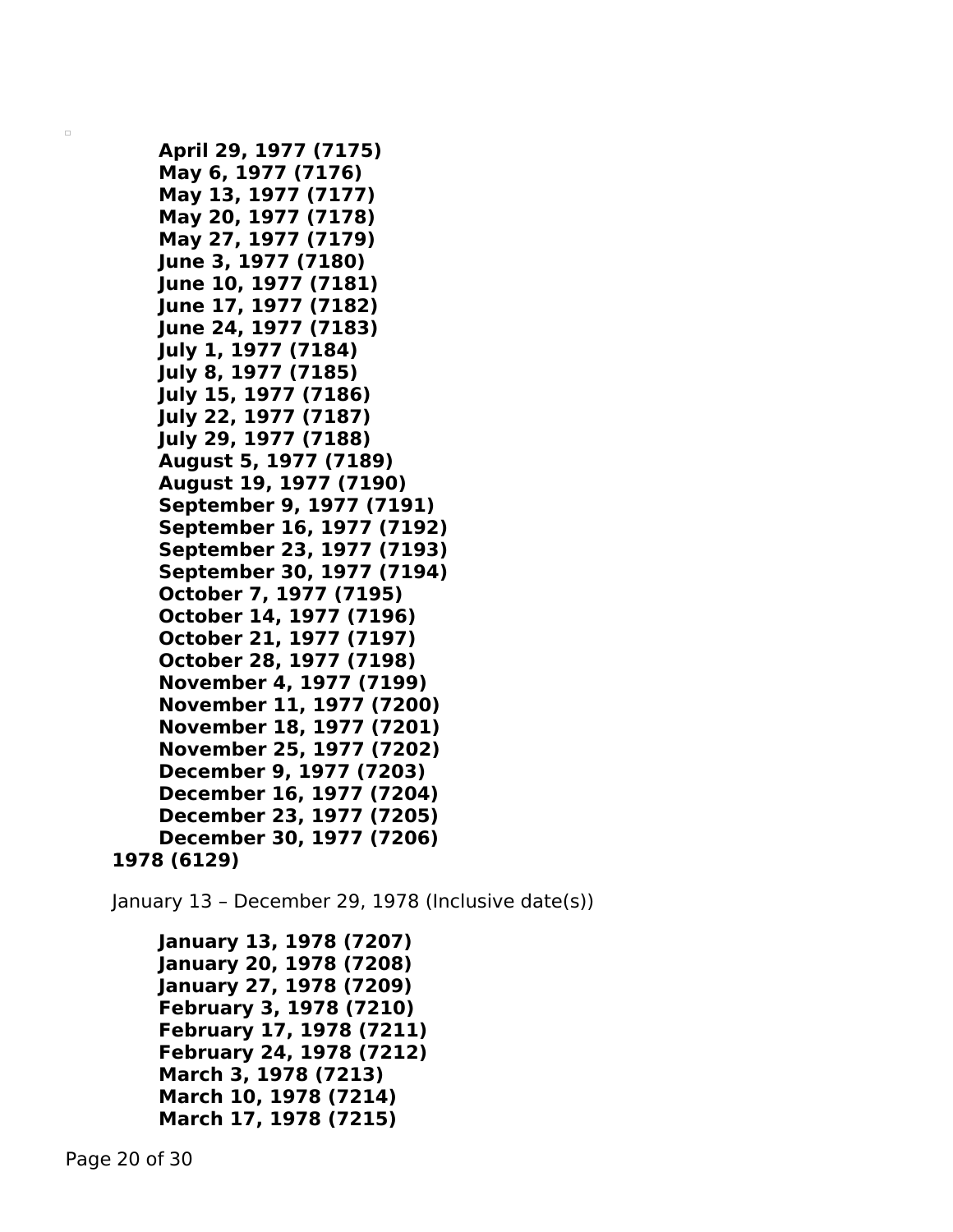```
March 24, 1978 (7216)
    March 31, 1978 (7217)
    April 7, 1978 (7218)
    April 14, 1978 (7219)
    April 21, 1978 (7220)
    April 28, 1978 (7221)
    May 5, 1978 (7222)
    May 12, 1978 (7223)
    May 19, 1978 (7224)
    May 26, 1978 (7225)
    June 2, 1978 (7226)
    June 9, 1978 (7227)
   June 16, 1978 (7228)
   June 23, 1978 (7229)
    June 30, 1978 (7230)
    July 7, 1978 (7231)
   July 14, 1978 (7232)
    July 21, 1978 (7233)
    July 28, 1978 (7234)
    August 4, 1978 (7235)
    August 11, 1978 (7236)
    August 18, 1978 (7237)
    August 25, 1978 (7238)
    September 1, 1978 (7239)
    September 8, 1978 (7240)
    September 15, 1978 (7241)
    September 22, 1978 (7242)
    September 29, 1978 (7243)
    October 6, 1978 (7244)
    October 13, 1978 (7245)
    October 20, 1978 (7246)
    October 27, 1978 (7247)
    November 3, 1978 (7248)
    November 10, 1978 (7249)
    November 17, 1978 (7250)
    November 24, 1978 (7251)
    December 1, 1978 (7252)
    December 8, 1978 (7253)
    December 15, 1978 (7254)
    December 22, 1978 (7255)
    December 29, 1978 (7256)
1979 (6130)
```
January 5 – December 28, 1979 (Inclusive date(s))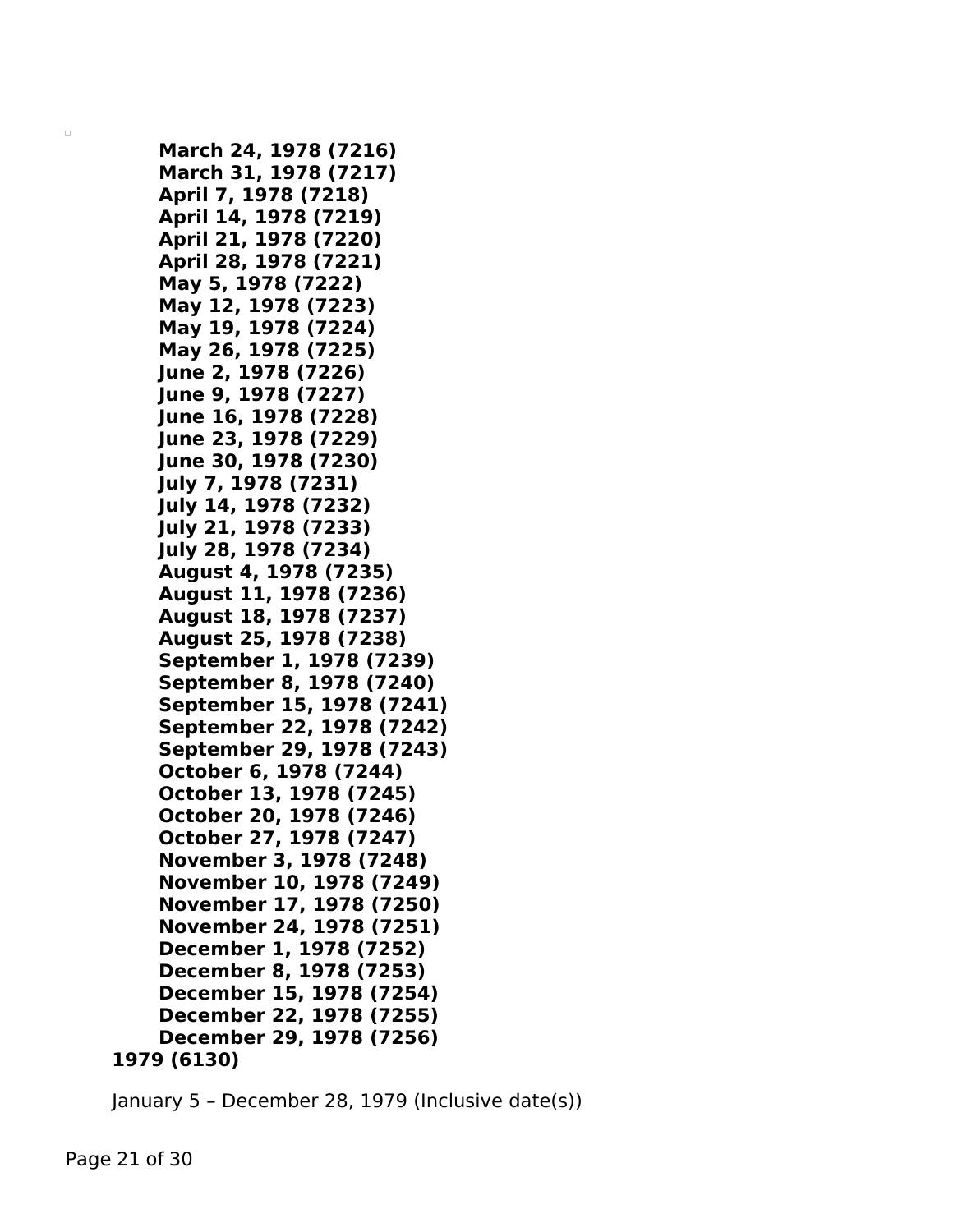**January 5, 1979 (7257) January 12, 1979 (7258) January 26, 1979 (7259) February 2, 1979 (7260) February 9, 1979 (7261) February 16, 1979 (7262) February 23, 1979 (7263) March 2, 1979 (7264) March 9, 1979 (7265) March 16, 1979 (7266) March 23, 1979 (7267) March 30, 1979 (7268) April 6, 1979 (7269) April 13, 1979 (7270) April 20, 1979 (7271) April 27, 1979 (7272) May 4, 1979 (7273) May 11, 1979 (7274) May 18, 1979 (7275) May 25, 1979 (7276) June 1, 1979 (7277) June 8, 1979 (7278) June 15, 1979 (7279) June 22, 1979 (7280) June 29, 1979 (7281) July 6, 1979 (7282) July 13, 1979 (7283) July 20, 1979 (7284) July 27, 1979 (7285) August 24, 1979 (7286) August 31, 1979 (7287) September 7, 1979 (7288) September 14, 1979 (7289) September 21, 1979 (7290) September 28, 1979 (7291) October 5, 1979 (7292) October 12, 1979 (7293) October 19, 1979 (7294) October 26, 1979 (7295) November 2, 1979 (7296) November 9, 1979 (7297) November 16, 1979 (7298) November 23, 1979 (7299) November 30, 1979 (7300) December 7, 1979 (7301)**

Page 22 of 30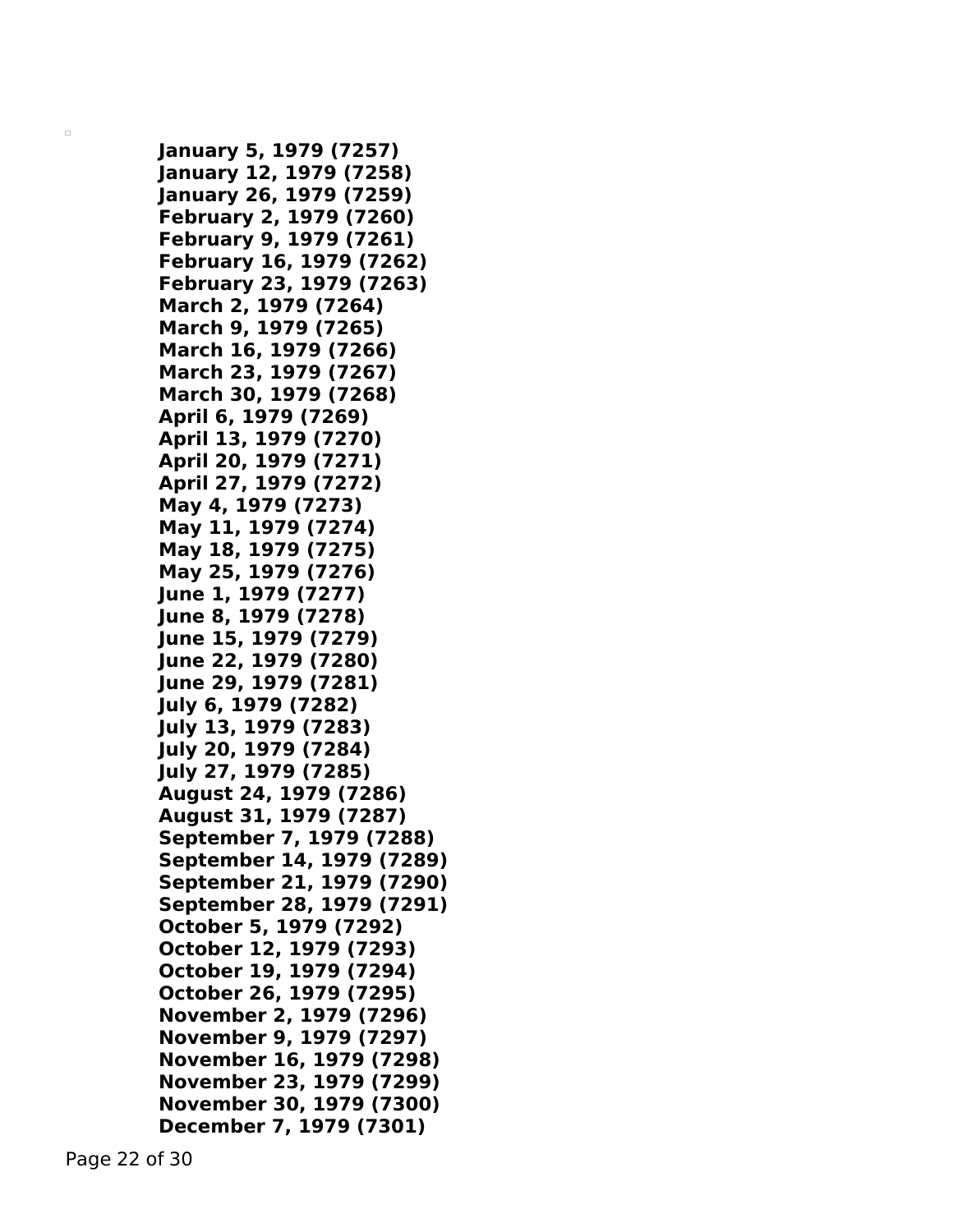```
December 14, 1979 (7302)
    December 21, 1979 (7303)
    December 28, 1979 (7304)
1980 (6131)
```
January 4 – December 26, 1980 (Inclusive date(s))

```
January 4, 1980 (7305)
January 11, 1980 (7306)
January 18, 1980 (7307)
January 25, 1980 (7308)
February 1, 1980 (7309)
February 8, 1980 (7310)
February 15, 1980 (7311)
February 22, 1980 (7312)
February 29, 1980 (7313)
March 7, 1980 (7314)
March 14, 1980 (7315)
March 21, 1980 (7316)
March 28, 1980 (7317)
April 4, 1980 (7318)
April 11, 1980 (7319)
April 18, 1980 (7320)
April 25, 1980 (7321)
May 2, 1980 (7322)
May 9, 1980 (7323)
May 16, 1980 (7324)
May 23, 1980 (7325)
May 30, 1980 (7326)
June 6, 1980 (7327)
June 13, 1980 (7328)
June 20, 1980 (7329)
June 27, 1980 (7330)
July 4, 1980 (7331)
July 11, 1980 (7332)
July 18, 1980 (7333)
July 25, 1980 (7334)
August 1, 1980 (7335)
August 8, 1980 (7336)
August 22, 1980 (7337)
August 29, 1980 (7338)
September 5, 1980 (7339)
September 12, 1980 (7340)
September 19, 1980 (7341)
September 26, 1980 (7342)
```
Page 23 of 30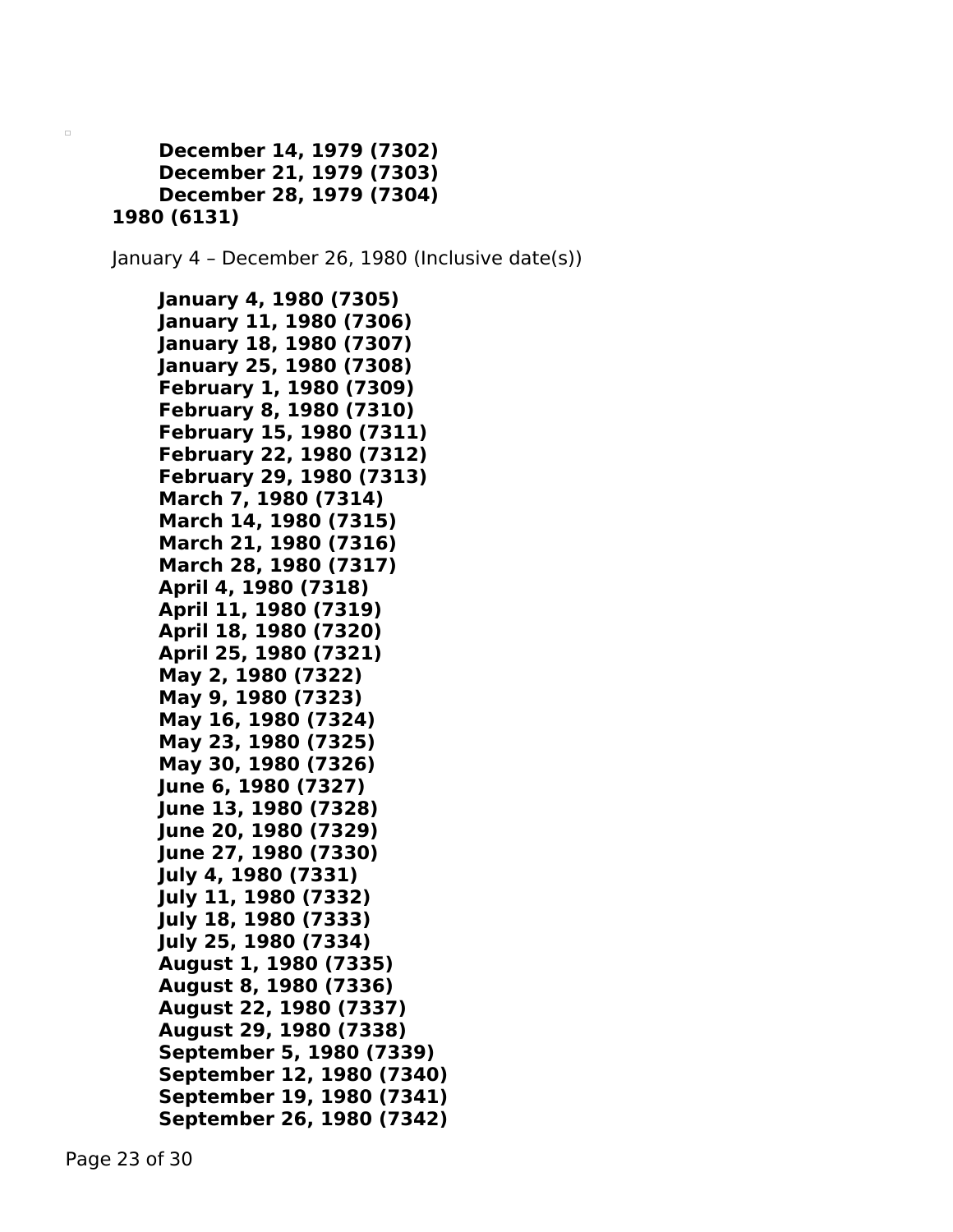```
October 3, 1980 (7343)
    October 10, 1980 (7344)
    October 17, 1980 (7345)
    October 24, 1980 (7346)
    October 31, 1980 (7347)
    November 7, 1980 (7348)
    November 14, 1980 (7349)
    November 21, 1980 (7350)
    November 28, 1980 (7351)
    December 5, 1980 (7352)
    December 12, 1980 (7353)
    December 19, 1980 (7354)
    December 26, 1980 (7355)
1981 (6132)
```
January 2 – December 25, 1981 (Inclusive date(s))

```
January 2, 1981 (7356)
January 9, 1981 (7357)
January 16, 1981 (7358)
January 23, 1981 (7359)
January 30, 1981 (7360)
February 6, 1981 (7361)
February 13, 1981 (7362)
February 20, 1981 (7363)
February 27, 1981 (7364)
March 6, 1981 (7365)
March 13, 1981 (7366)
March 20, 1981 (7367)
March 27, 1981 (7368)
April 3, 1981 (7369)
April 10, 1981 (7370)
April 17, 1981 (7371)
April 24, 1981 (7372)
May 1, 1981 (7373)
May 8, 1981 (7374)
May 15, 1981 (7375)
May 22, 1981 (7376)
May 29, 1981 (7377)
June 5, 1981 (7378)
June 12, 1981 (7379)
June 19, 1981 (7380)
June 26, 1981 (7381)
July 3, 1981 (7382)
July 10, 1981 (7383)
```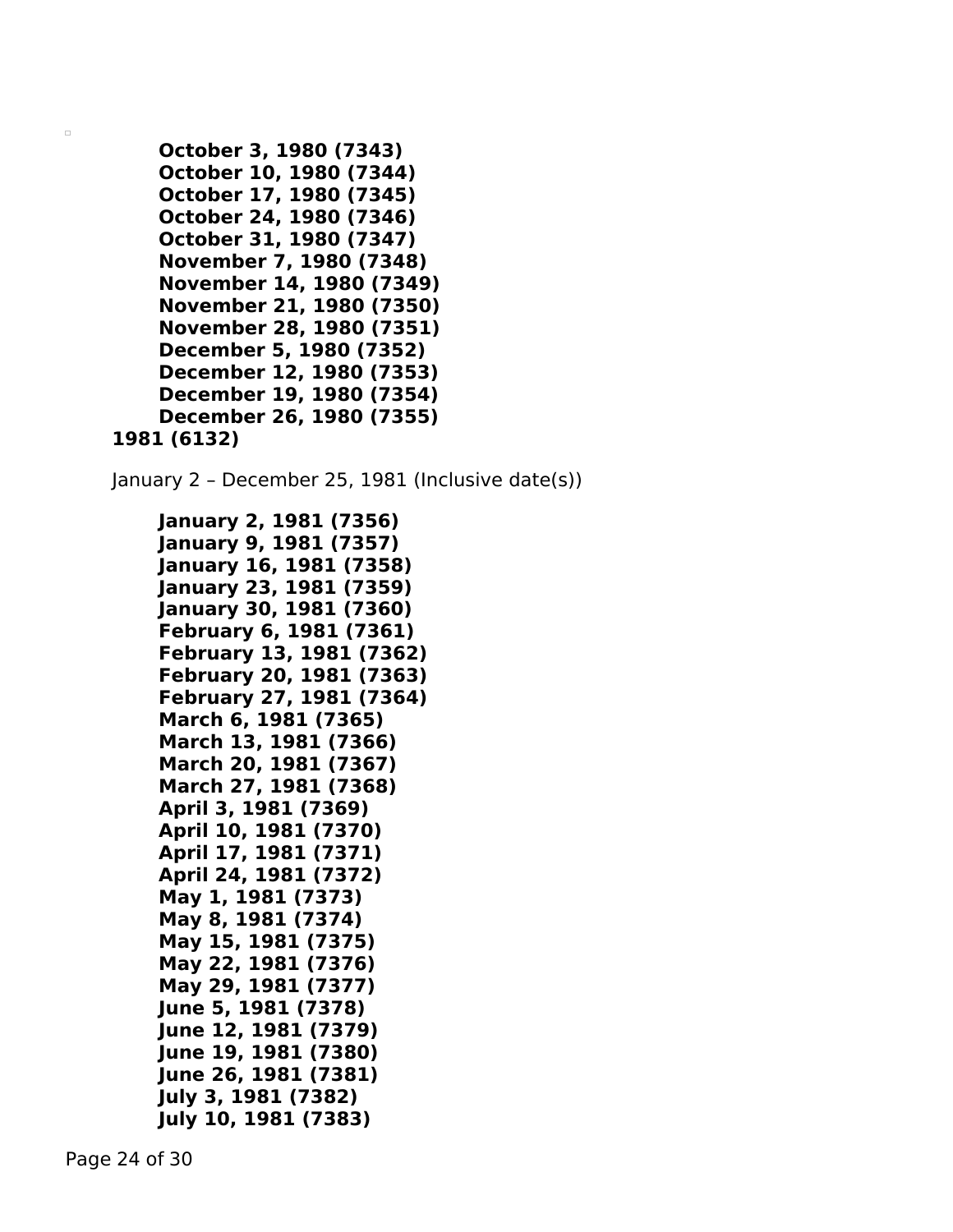```
July 17, 1981 (7384)
    July 24, 1981 (7385)
    July 31, 1981 (7386)
    August 4, 1981 (7387)
    September 4, 1981 (7388)
    September 11, 1981 (7389)
    September 18, 1981 (7390)
    September 25, 1981 (7391)
    October 2, 1981 (7392)
    October 9, 1981 (7393)
    October 16, 1981 (7394)
    October 23, 1981 (7395)
    October 30, 1981 (7396)
    November 13, 1981 (7397)
    November 20, 1981 (7398)
    November 27, 1981 (7399)
    December 4, 1981 (7400)
    December 11, 1981 (7401)
    December 18, 1981 (7402)
    December 25, 1981 (7403)
1982 (6133)
```
1982 (Inclusive date(s))

```
January 1, 1982 (7404)
January 8, 1982 (7405)
January 15, 1982 (7406)
January 22, 1982 (7407)
January 29, 1982 (7408)
February 5, 1982 (7409)
February 12, 1982 (7410)
February 26, 1982 (7411)
March 5, 1982 (7412)
March 12, 1982 (7413)
March 26, 1982 (7414)
April 16, 1982 (7415)
April 30, 1982 (7416)
May 14, 1982 (7417)
May 28, 1982 (7418)
June 11, 1982 (7419)
June 25, 1982 (7420)
July 9, 1982 (7421)
July 23, 1982 (7422)
August 26, 1982 (7423)
September 17, 1982 (7424)
```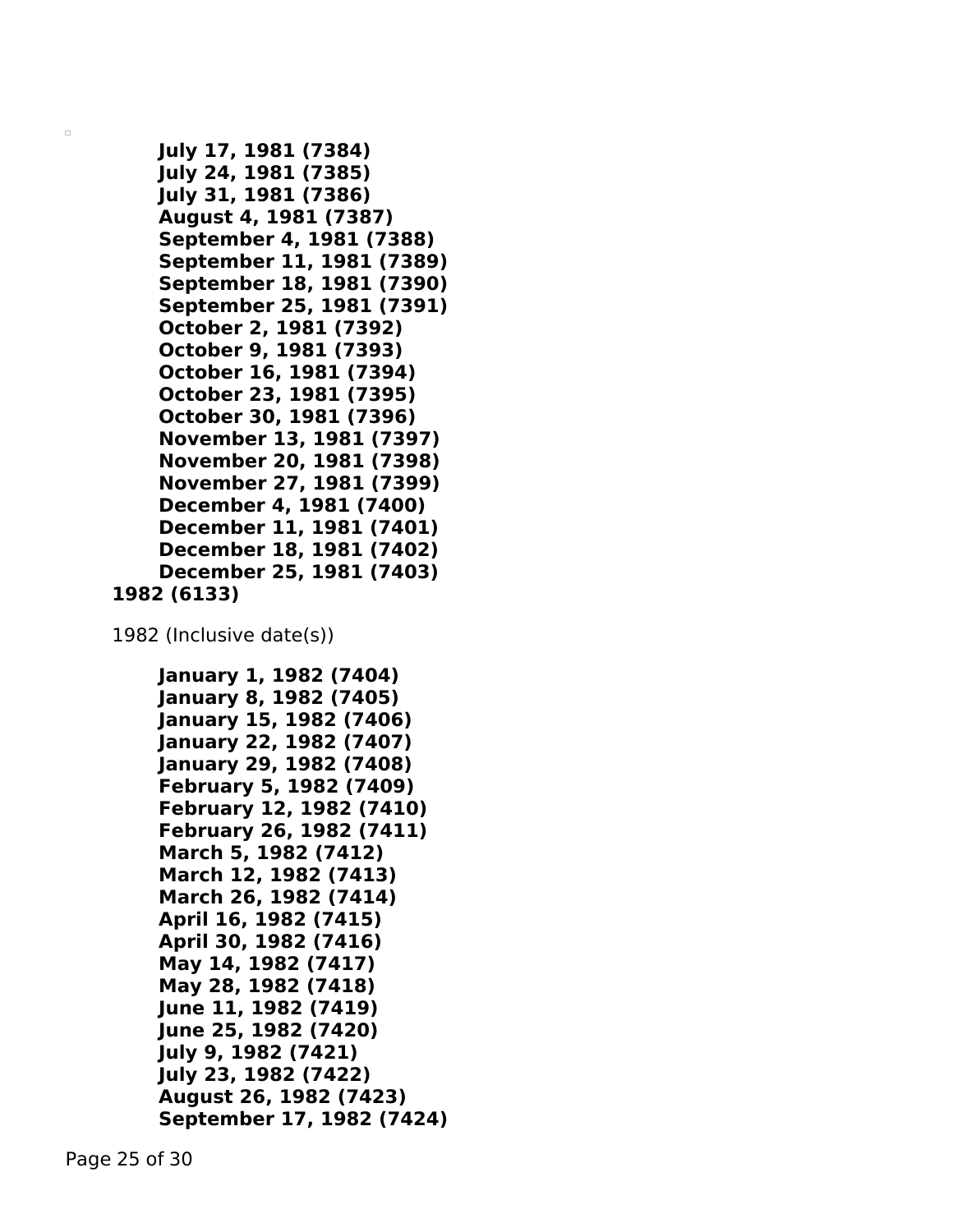```
October 1, 1982 (7425)
    October 15, 1982 (7426)
    October 22, 1982 (7427)
    October 29, 1982 (7428)
    November 12, 1982 (7429)
    December 24, 1982 (7430)
    December 31, 1982 (7431)
1983 (6134)
```
January 14 – December 23, 1983 (Inclusive date(s))

```
January 14, 1983 (7432)
    January 28, 1983 (7433)
    February 11, 1983 (7434)
    February 18, 1983 (7435)
    March 4, 1983 (7436)
    March 18, 1983 (7437)
    April 1, 1983 (7438)
    April 8, 1983 (7439)
    April 22, 1983 (7440)
    May 6, 1983 (7441)
    May 20, 1983 (7442)
    June 3, 1983 (7443)
   June 17, 1983 (7444)
    July 1, 1983 (7445)
    July 8, 1983 (7446)
   July 22, 1983 (7447)
    August 5, 1983 (7448)
    August 12, 1983 (7449)
    August 19, 1983 (7450)
    September 2, 1983 (7451)
    September 16, 1983 (7452)
    September 30, 1983 (7453)
    October 14, 1983 (7454)
    October 28, 1983 (7455)
    November 11, 1983 (7456)
    November 25, 1983 (7457)
    December 9, 1983 (7458)
    December 23, 1983 (7459)
1984 (6135)
```
January 1 – December 21, 1984 (Inclusive date(s))

```
January 1, 1984 (7460)
        January 6, 1984 (7461)
        January 20, 1984 (7462)
Page 26 of 30
```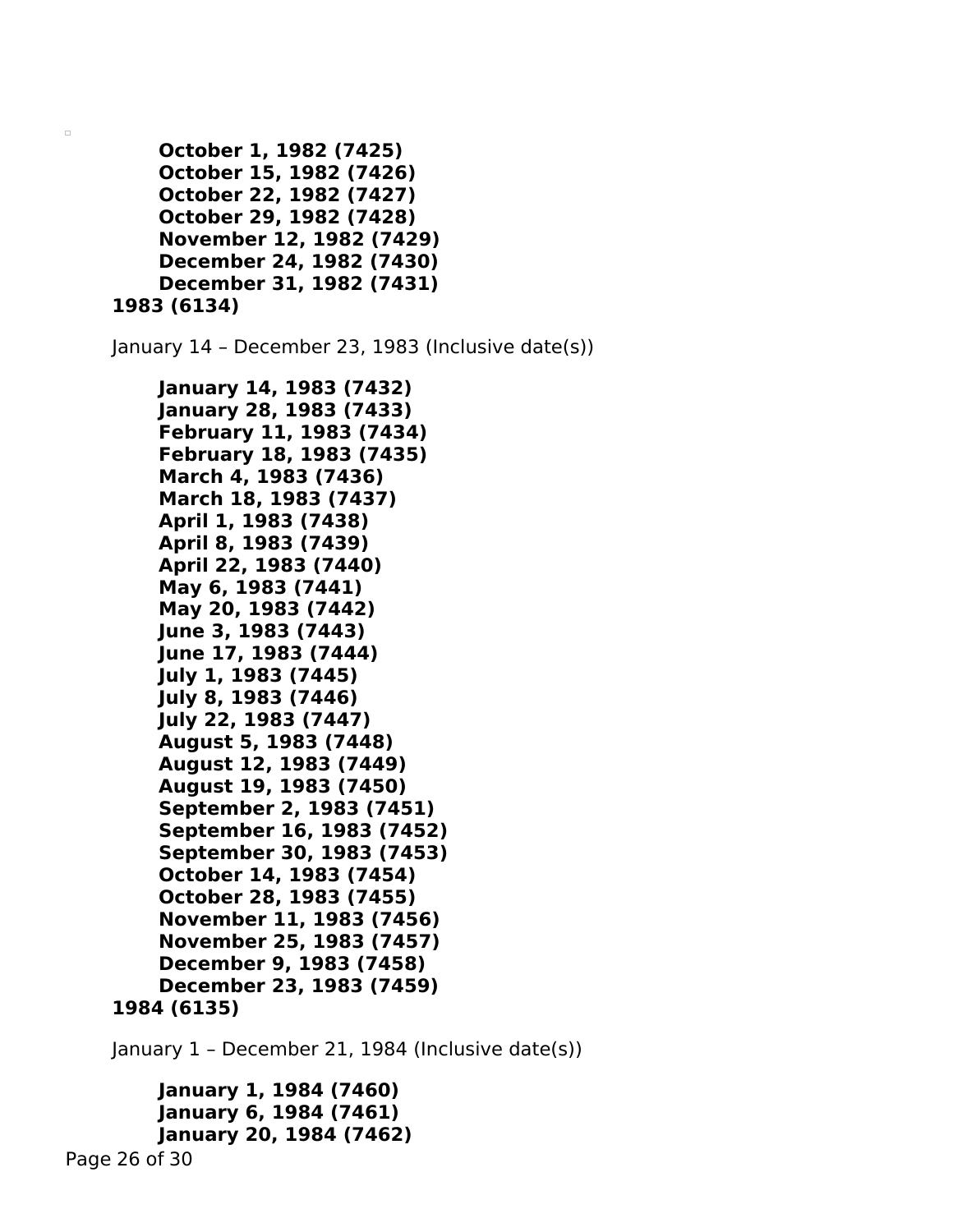```
February 10, 1984 (7463)
    February 24, 1984 (7464)
    March 9, 1984 (7465)
    March 23, 1984 (7466)
    April 6, 1984 (7467)
    April 20, 1984 (7468)
    May 4, 1984 (7469)
    May 25, 1984 (7470)
    June 8, 1984 (7471)
    June 22, 1984 (7472)
    July 13, 1984 (7473)
    July 27, 1984 (7474)
    August 10, 1984 (7475)
    September 14, 1984 (7476)
    October 26, 1984 (7477)
    November 2, 1984 (7478)
    November 23, 1984 (7479)
    December 7, 1984 (7480)
    December 21, 1984 (7481)
1985 (6136)
January 11 – December 27, 1985 (Inclusive date(s))
    January 11, 1985 (7482)
    January 25, 1985 (7483)
    February 22, 1985 (7484)
    March 8, 1985 (7485)
    March 22, 1985 (7486)
    April 12, 1985 (7487)
    April 26, 1985 (7488)
    May 17, 1985 (7489)
    June 7, 1985 (7490)
    June 28, 1985 (7491)
    July 12, 1985 (7492)
    July 26, 1985 (7493)
    August 9, 1985 (7494)
    August 23, 1985 (7495)
    September 13, 1985 (7496)
    September 27, 1985 (7497)
    October 11, 1985 (7498)
    October 25, 1985 (7499)
    November 15, 1985 (7500)
    December 13, 1985 (7501)
    December 27, 1985 (7502)
1986 (6137)
```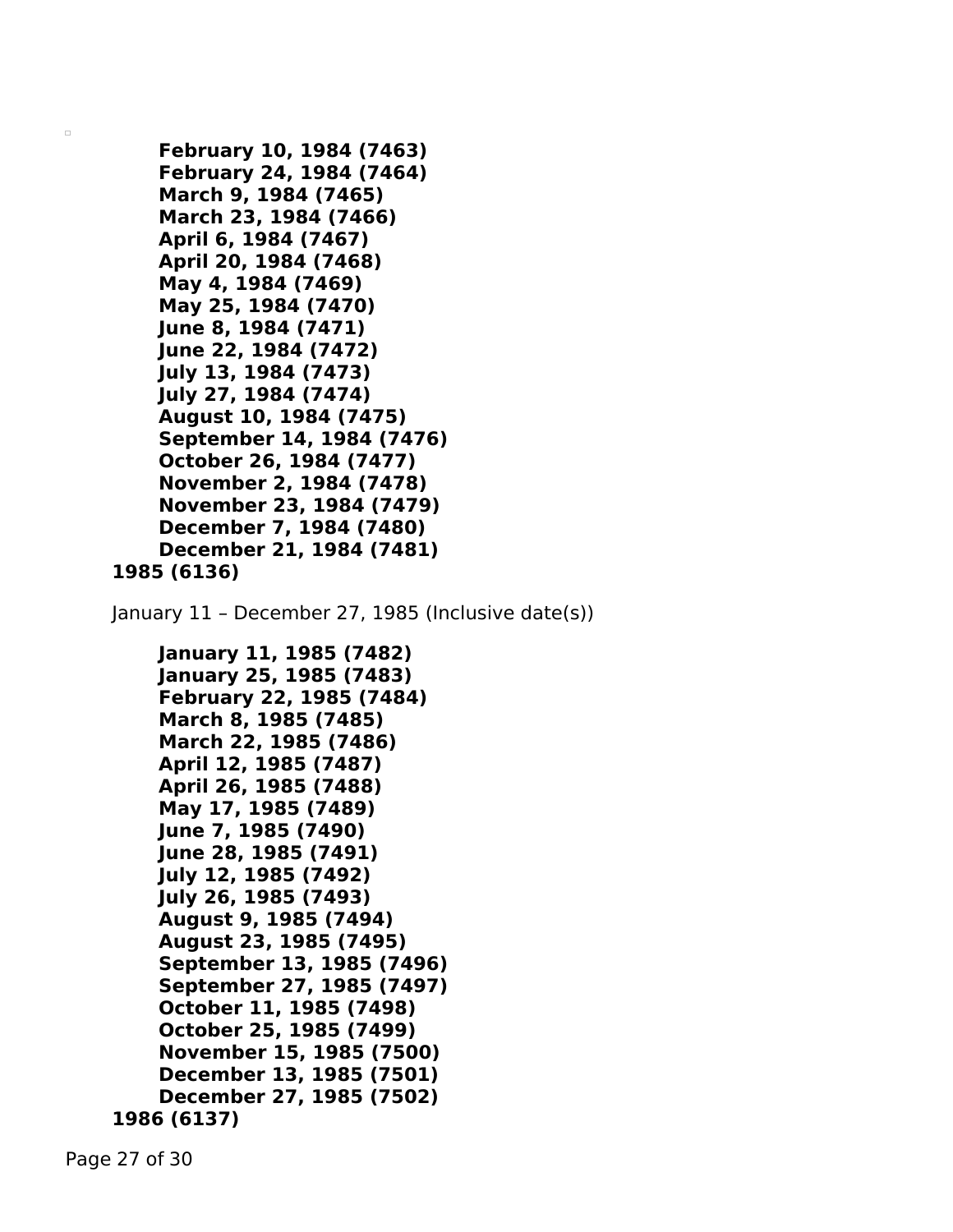January 10 – December 26, 1986 (Inclusive date(s))

```
January 10, 1986 (7503)
    January 31, 1986 (7504)
    February 14, 1986 (7505)
    February 28, 1986 (7506)
    March 14, 1986 (7507)
    April 4, 1986 (7508)
    April 25, 1986 (7509)
    May 16, 1986 (7510)
    May 30, 1986 (7511)
    June 13, 1986 (7512)
    June 27, 1986 (7513)
    July 11, 1986 (7514)
   July 25, 1986 (7515)
    August 8, 1986 (7516)
    August 22, 1986 (7517)
    September 12, 1986 (7518)
    September 26, 1986 (7519)
    October 10, 1986 (7520)
    October 24, 1986 (7521)
    November 21, 1986 (7522)
    December 12, 1986 (7523)
    December 26, 1986 (7524)
1987 (6138)
```
January 9 – December 21, 1987 (Inclusive date(s))

```
January 9, 1987 (7525)
January 30, 1987 (7526)
February 13, 1987 (7527)
February 27, 1987 (7528)
March 29, 1987 (7529)
April 12, 1987 (7530)
April 26, 1987 (7531)
May 10, 1987 (7532)
May 24, 1987 (7533)
June 7, 1987 (7534)
June 21, 1987 (7535)
July 5, 1987 (7536)
August 2, 1987 (7537)
August 16, 1987 (7538)
August 30, 1987 (7539)
September 14, 1987 (7540)
September 28, 1987 (7541)
```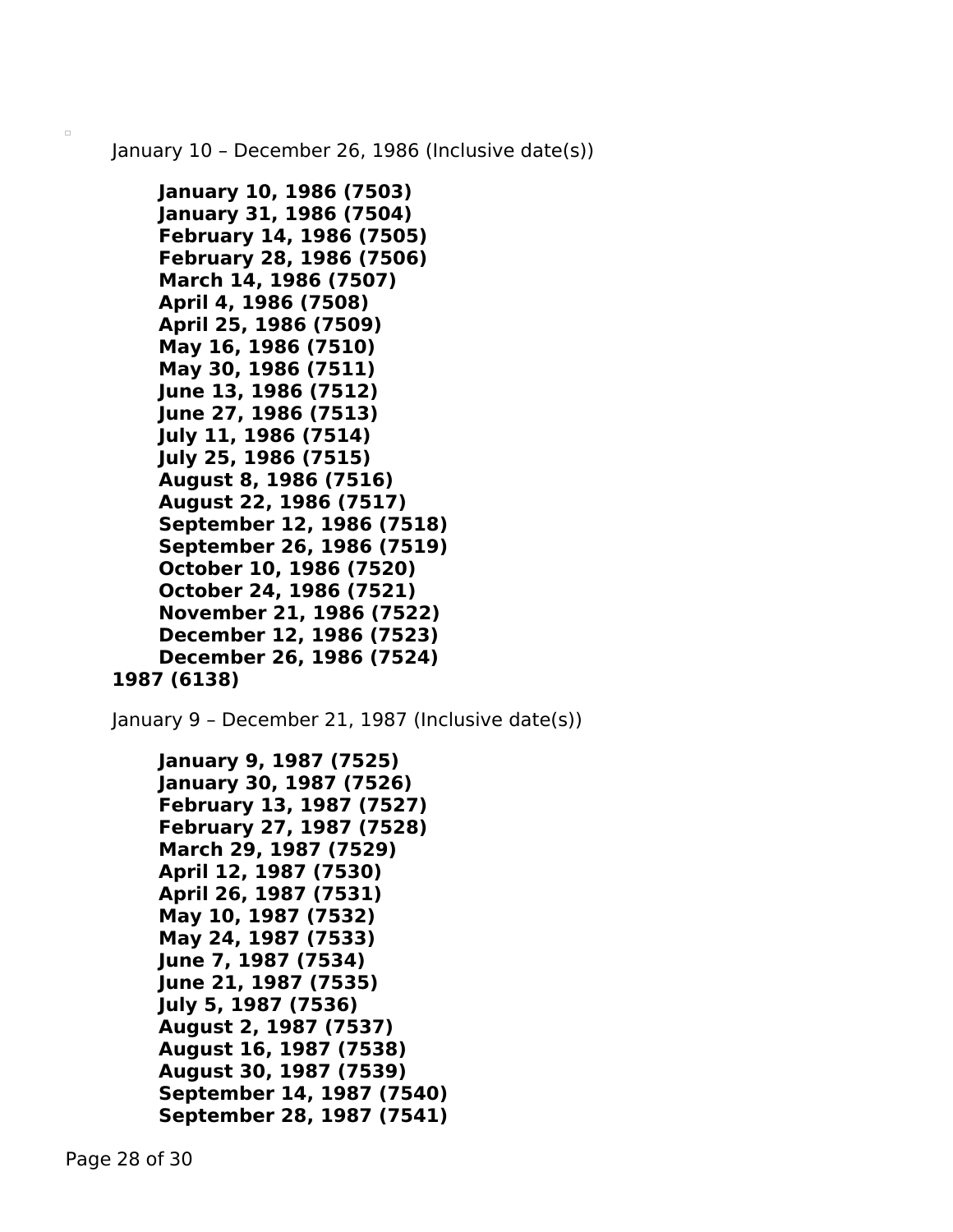```
October 12, 1987 (7542)
    October 26, 1987 (7543)
    November 9, 1987 (7544)
    November 23, 1987 (7545)
    December 7, 1987 (7546)
    December 21, 1987 (7547)
1988 (6139)
```
January 4 – December 25, 1988 (Inclusive date(s))

```
January 4, 1988 (7549)
    January 18, 1988 (7550)
    May 15, 1988 (7551)
    May 29, 1988 (7552)
    June 12, 1988 (7553)
    June 26, 1988 (7554)
   July 10, 1988 (7555)
    July 24, 1988 (7556)
    August 7, 1988 (7557)
    August 21, 1988 (7558)
    September 4, 1988 (7559)
    September 18, 1988 (7560)
    October 16, 1988 (7561)
    October 30, 1988 (7562)
    November 13, 1988 (7563)
    November 27, 1988 (7564)
    December 11, 1988 (7565)
    December 25, 1988 (7566)
1989 (6140)
```
January 15 – December 24, 1989 (Inclusive date(s))

```
January 15, 1989 (7567)
January 29, 1989 (7568)
February 12, 1989 (7569)
February 26, 1989 (7570)
March 12, 1989 (7571)
March 26, 1989 (7572)
April 16, 1989 (7573)
April 30, 1989 (7574)
May 14, 1989 (7575)
May 28, 1989 (7576)
June 11, 1989 (7577)
June 25, 1989 (7578)
July 9, 1989 (7579)
July 23, 1989 (7580)
```

```
Page 29 of 30
```